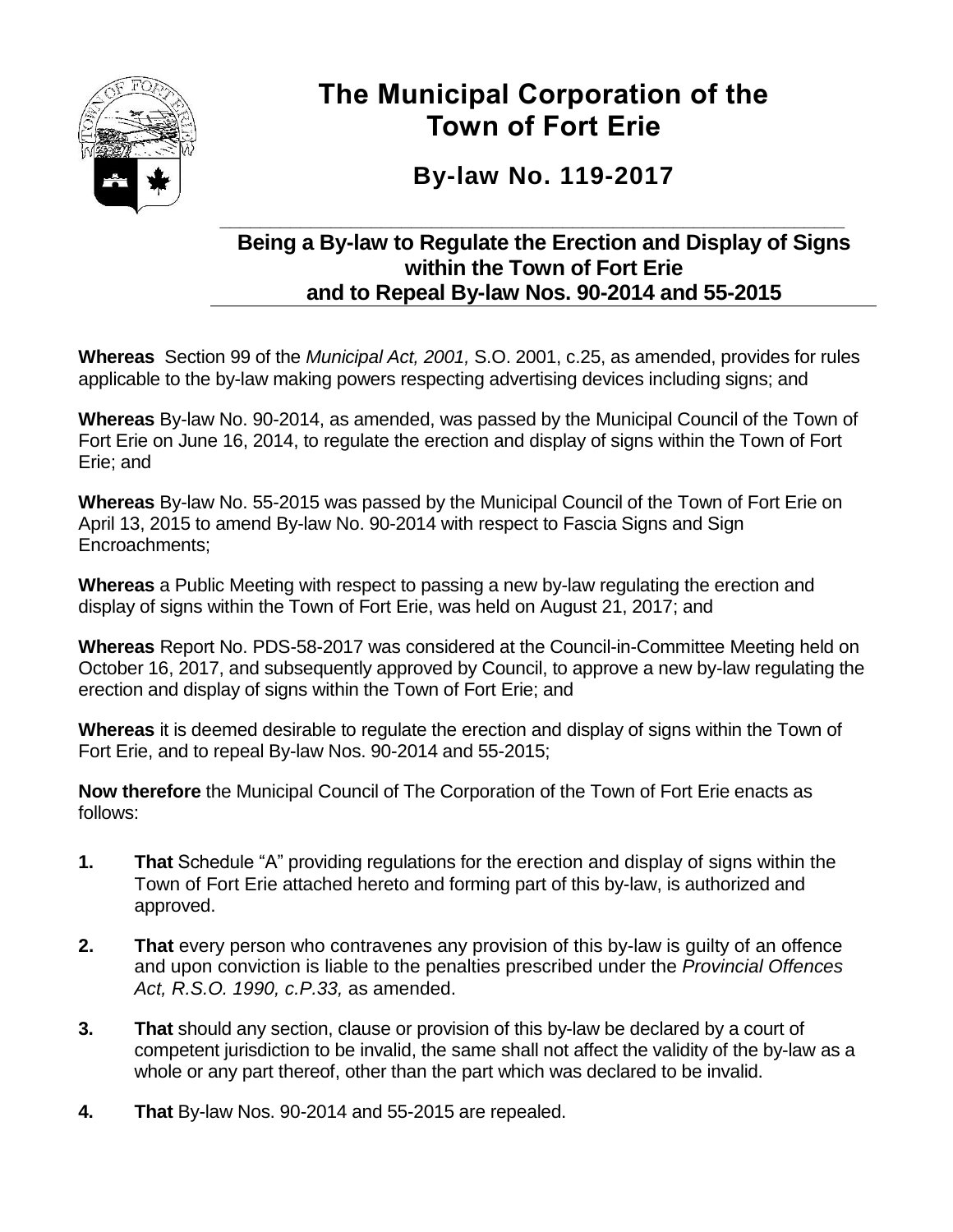#### **By-law No. 119-2017 Page 2**

**5. That** the Clerk of the Town is authorized to effect any minor modifications, corrections or omissions, solely of an administrative, numerical, grammatical, semantical or descriptive nature to this by-law or its schedules after the passage of this by-law.

# **Read a first, second and third time and finally passed this 23rd day of October, 2017.**

Mayor

#### Interim Clerk

**\_\_\_\_\_\_\_\_\_\_\_\_\_\_\_\_\_\_\_\_\_\_\_\_\_\_\_\_\_\_\_\_\_\_\_\_\_\_\_\_\_\_\_\_\_\_\_\_\_\_\_\_\_\_**

I, \_\_\_\_\_\_\_\_\_\_\_\_\_\_\_\_\_\_\_\_, the Clerk, of The Corporation of the Town of Fort Erie certifies the foregoing to be a true copy of By-law No. 119-2017 of the said Town. Given under my hand and the seal of the said Corporation, this day, 20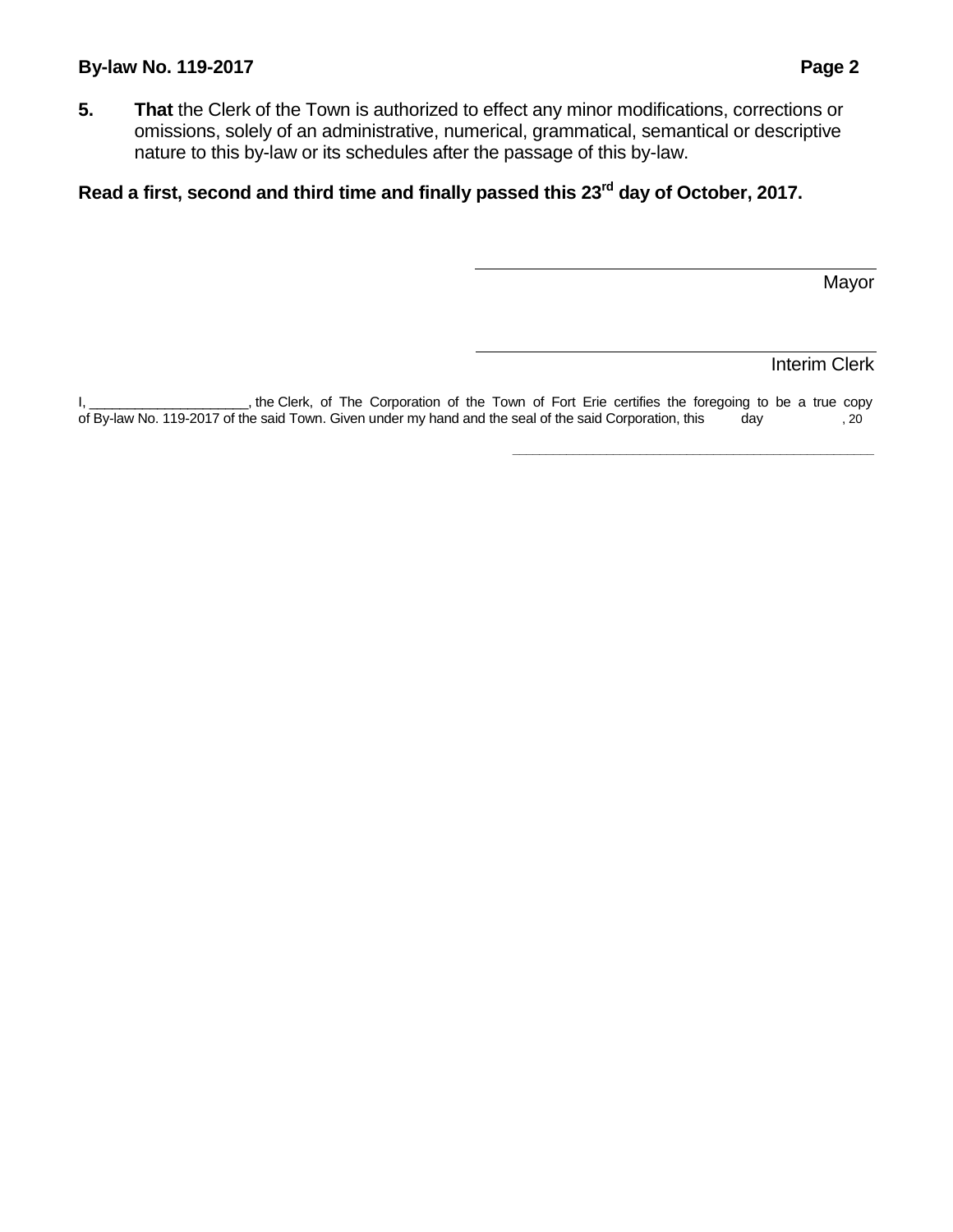### **Schedule "A"**

# **1.0 SHORT TITLE**

**1.1** The Short Title of this by-law is the "Sign By-Law."

# **2.0 DEFINITIONS**

- **2.1** The following terms are defined for the purposes of this by-law:
	- **2.1.1 "abandoned sign"** means a sign or sign structure which pertains to a time, event, purpose, or business which no longer exists, or is a portable sign without any copy, characters symbols or letters on the message board, or is a sign or sign structure that has fallen into disrepair and can no longer be used for its intended purpose.
	- **2.1.2 "address sign"** means a permanent sign that states only the name of the owner or occupant of the lot, the address of the lot or other identifiers of the lot or building.
	- **2.1.3 "advertising device"** means any device or object erected or displayed so as to attract public attention to goods, services, facilities or events, and includes flags, pennants and lights.
	- **2.1.4 "alter"** means, when used in reference to a sign structure, to change any one or more external dimensions and/or construction material(s), but shall not include the replacement of the plastic face, painting, repainting, cleaning or other normal maintenance and repair of a sign that does not involve structural changes.
	- **2.1.5 "animated"** means the display of moving visual images or parts, but does not include a read-o-graph sign.
	- **2.1.6 "awning"** means a roof like projection that extends across all or part of the façade consisting entirely of non-rigid materials except for the supporting frame work and projecting from a building or structure, but not forming an integral part thereof.
	- **2.1.7 "awning sign"** means a non-illuminated sign constructed of metal, glass, or cloth attached to or erected or displayed in or on an awning.
	- **2.1.8 "billboard sign"** means a third party sign.
	- **2.1.9 "business improvement area"** means an area designated as a Business Improvement Area by a by-law enacted by Council.
	- **2.1.10 "By-law No. 40-09"** means the Town's Fees and Charges By-law No. 40-09 to establish fees and charges for various services provided by the Town, as amended or replaced from time to time.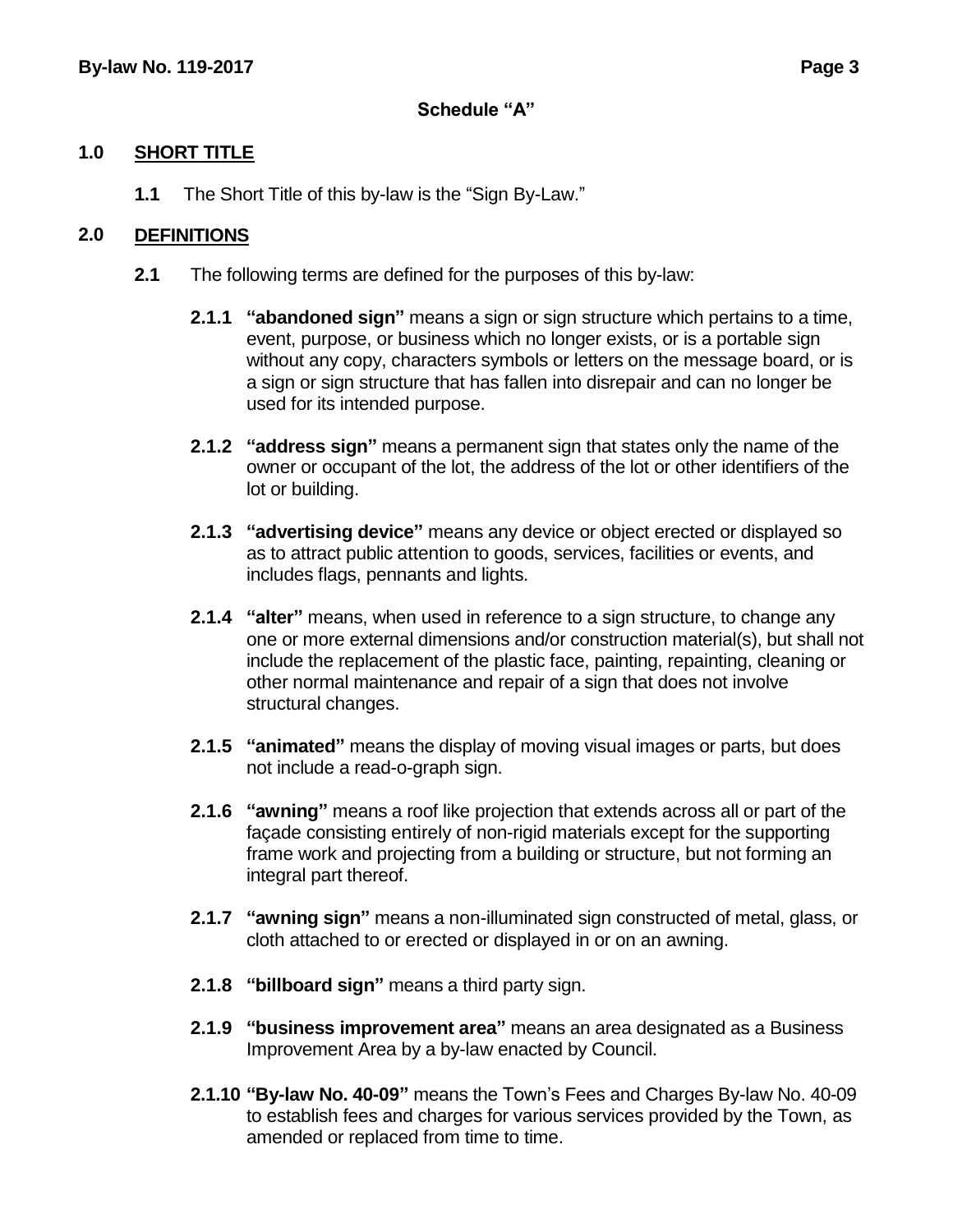- **2.1.11 "charitable organization"** means an organization which is incorporated as a non-profit corporation with charitable objects or is a registered charity under the *Income Tax Act,* R.S.C., 1985, c. 1 (5th Supp.), as amended or replaced from time to time.
- **2.1.12** "**Chief Building Official**" means the Chief Building Official of the Town appointed pursuant to the *Building Code Act, 1992,* S.O. 1992, c.23, as amended or replaced, and includes his or her designate.
- **2.1.13 "community sign"** means signs advertising private garage sales, open house directional signs, and signs advertising an event of a registered charitable organization.
- **2.1.14 "construction sign"** means a temporary sign that identifies or provides information relating to or advertising a proposed building or structure, or undergoing construction and/or renovation, and may include the contractors or construction company involved in the construction and/or renovation.
- **2.1.15 "Council"** means the Council of The Corporation of the Town of Fort Erie.
- **2.1.16 "Designated Official"** means any one of the Chief Building Official, a Municipal Law Enforcement Officer appointed by Council, the Director, and the Director, Infrastructure Services.
- **2.1.17 "Director"** means the Director, Planning and Development Services.
- **2.1.18 "Director, Planning and Development Services"** means the Town's Director, Planning and Development Services from time to time or the holder of the office exercising the functions presently performed by the said Director and includes his or her designate.
- **2.1.19 "Director, Infrastructure Services"** means the Town's Director, Infrastructure Services from time to time or the holder of the office exercising the functions presently performed by the said Director and includes his or her designate.
- **2.1.20 "directory sign"** means a sign displaying a listing of all occupants or tenants of a building or property.
- **2.1.21 "display area"** means the area of all surfaces of a sign upon, against, or upon which a message is displayed or illuminated, and in the case of individually installed letters or similar individually mounted logo(s) or sign components, the display area shall be calculated as being the total area within the outermost perimeter bounding the limit of all individual components.
- **2.1.22 "drive through facilities"** means the use of land, buildings or structures, or parts thereof, to provide or dispense products or services, either wholly or in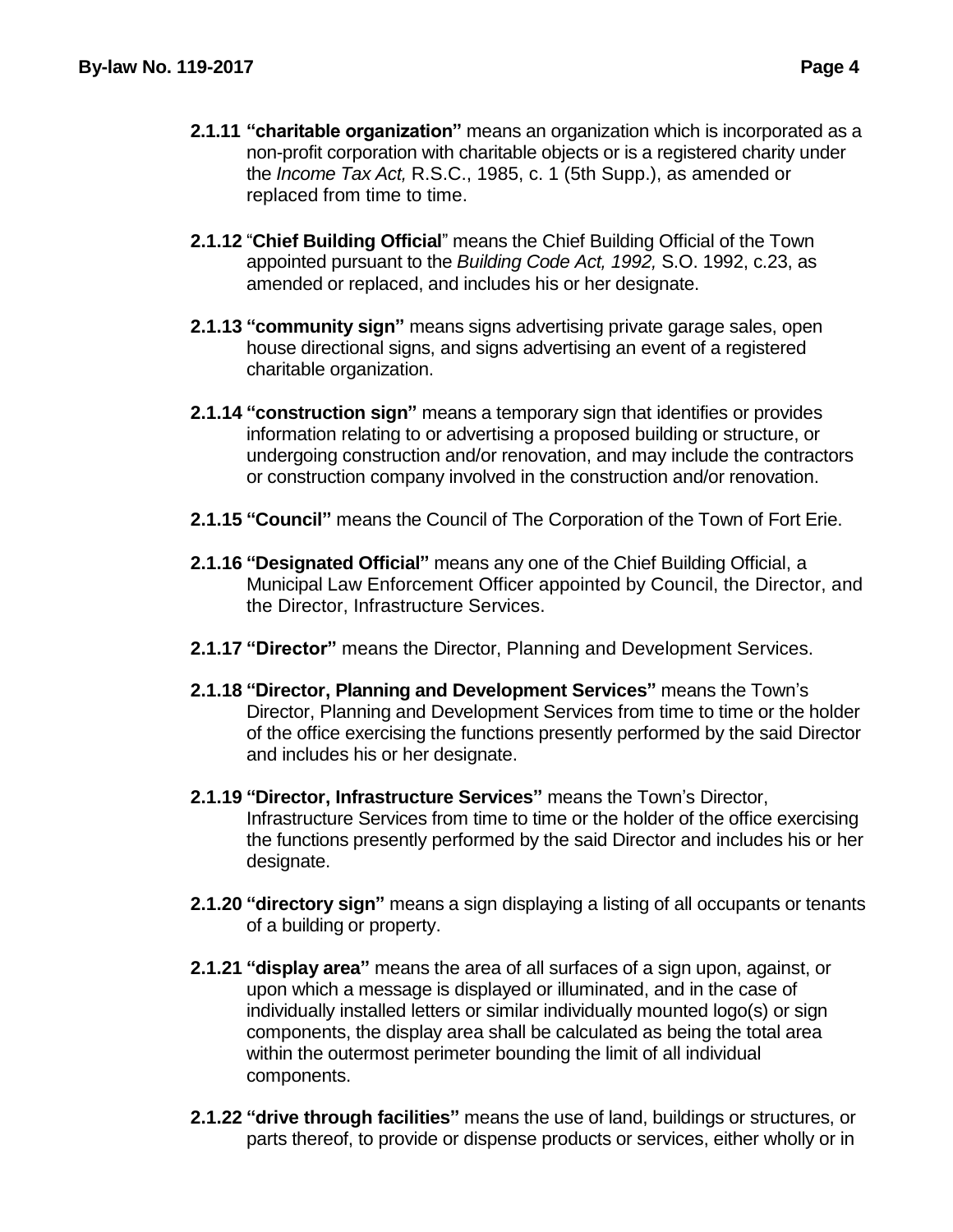part, through an attendant or a window or an automated machine, to persons remaining in motorized vehicles, that are in a lane designated for that purpose.

- **2.1.23 "driveway triangle"** means the triangular shape to be formed where a street line abuts a driveway line, measured as a right angle triangle with 4.5 metres (14.7 feet) sides along the street line and driveway line.
- **2.1.24 "effective ground level"** means the mean level of the ground within a radius of 1.25 metres (4.1 feet) of the sign location being considered.
- **2.1.25 "election sign"** means a sign advertising or promoting the election of a Canadian political party or candidate for public office in a federal, provincial or municipal election, or a question on the ballot with respect to a federal, provincial, school or municipal election.
- **2.1.26 "electronic sign"** means any type of sign with a surface internally illuminated displaying messages that are automatically or remotely changed, and includes without limiting the generality of the foregoing, animated, projected image and read-o-graph signs.
- **2.1.27 "erection"** means the placement, installation, and construction of a sign.
- **2.1.28 "fabric sign"** means a sign made of flexible material such as cloth, canvas, plastic or other similar material, and includes awning signs and other similar signs.
- **2.1.29 "façade"** means the entire building wall including a parapet, and windows, facing one direction.
- **2.1.30 "fascia sign"** means a sign attached to, marked or inscribed on, erected or placed against a wall forming part of a building, or supported by or through a wall of a building, including a painted wall sign and an awning sign, but shall not include any other sign defined in this by-law unless otherwise stated.
- **2.1.31 "flag"** means a sign made of cloth or lightweight material attached by one edge erected or displayed as an advertising device, and without limiting the generality of the foregoing, includes flags known as "teardrop" and "feather" flags and the like, including those only of a solid colour without design, pattern or advertising and used to draw attention to products or services associated with the lot.
- **2.1.32 "ground sign"** means a sign directly supported in or on the ground which is not attached to any part of a building and does not exceed 3 metres ( 9.8 feet) in height.
- **2.1.33 "home occupation"** means an occupation, trade, business, profession, or craft, carried on as a secondary and incidental use within any dwelling unit and/or accessory structure, which is carried out by the residents of the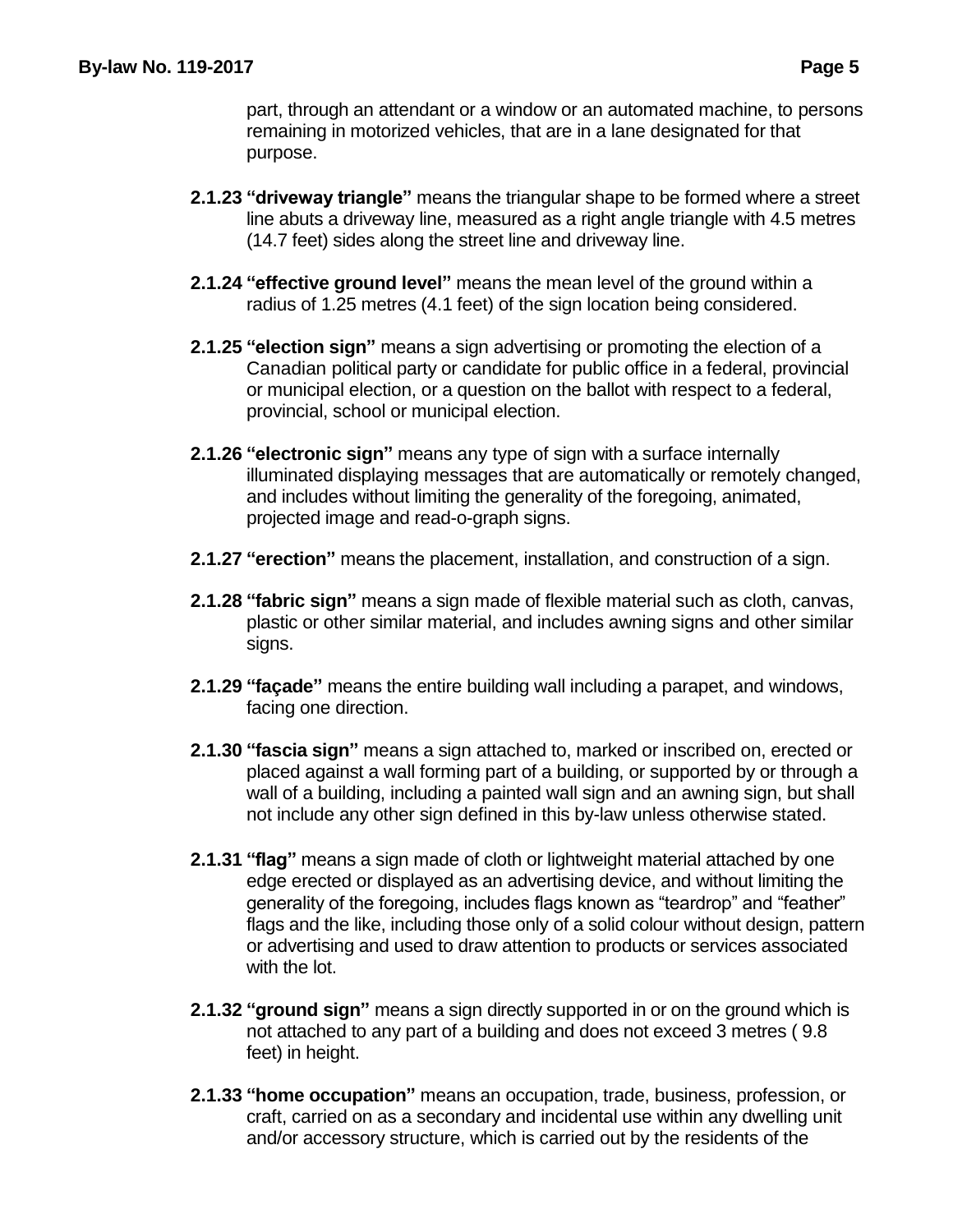dwelling in which the home occupation is located and up to one employee.

- **2.1.34 "illuminated sign"** means a sign that is artificially lighted by an internal or external light source.
- **2.1.35 "incidental sign"** means a sign having a maximum area of 0.37 square metres (4 square feet), and without limiting the foregoing, includes address signs, traffic directional signs, signs on park benches, mailboxes, bicycle racks, public benches, transit shelters, newspaper boxes, corner stones, metal plaques, any sign which is part of equipment or a display, and signs affixed or painted on hoardings around a construction site.
- **2.1.36 "inflatable sign"** means an advertising device designed to be inflated and which is tethered to the ground, a building, structure, vehicle, or similar support and includes a hot air balloon.
- **2.1.37 "landscape advertising sign"** means a sign composed of organic landscape materials.
- **2.1.38 "lot"** means a parcel of land:
	- (i) which is a whole lot as shown on a Registered Plan of Subdivision, but a Registered Plan of Subdivision for the purposes of this Section does not include a Registered Plan of Subdivision or Part of a Registered Plan of Subdivision which has been deemed not to be a Registered Plan of Subdivision under a by-law passed pursuant to Section 50(4) of the *Planning Act*, R.S.O 1990, as amended, or;
	- (ii) is a separate parcel of land without any adjoining lands being owned by the same owner or owners as of the date of passing of this by-law; or
	- (iii) the description of which is the same as in a deed for a parcel of land which has been severed pursuant to Section 53 of the *Planning Act*, R.S.O 1990, as amended; or, the description of a remnant parcel which results from the adjacent parcel having received the necessary severance, but for the purpose of this paragraph, no parcel or tract of land ceases to be a lot by reason only of the fact that a part or parts of it has or have been conveyed to or acquired by the Town, The Regional Municipality of Niagara, Her Majesty the Queen in right of Ontario, or Her Majesty the Queen in right of Canada, and includes any buildings or structures appurtenant to such lot.
- **2.1.39 "lot line"** means any boundary line of a lot except for a street line.
- **2.1.40 "maximum ground sign area"** means the total area of all ground signs located on a property that require a Sign Permit.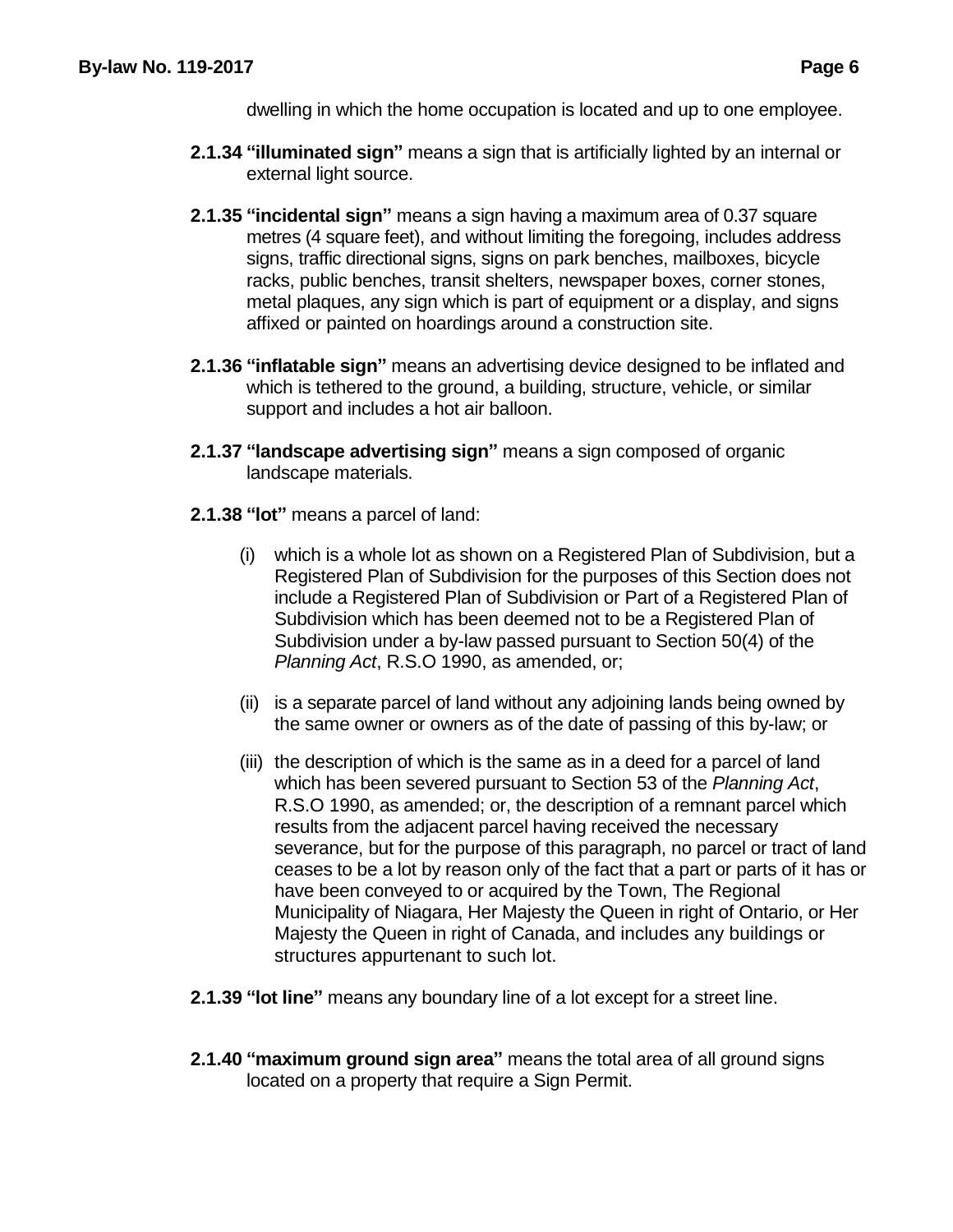- **2.1.41 "menu board sign"** means a sign erected or displayed as part of a drive through facility and used to display and order the products and services available from the business associated with the drive through facility.
- **2.1.42 "model home/sales office identification and directional sign"** means a sign providing directions to a site or identification of a site, sales office, or model home, the location of which complies with the Zoning By-law.
- **2.1.43 "mural or temporary panel"** means any type of display or artistic endeavour that is applied as paint or film to any external wall or other part of a building or structure and which does not include any advertisement or any other promotional message or content including logos and trademarks.
- **2.1.44 "new development sign"** means a temporary sign, which displays the name or corporate identification of a builder or developer, or provides directions to a new home development or where an application of final subdivision or condominium plan approval has been made.
- **2.1.45 "owner of a sign"** means a person who is the lawful owner of a sign, including a lessee or licensee.
- **2.1.46 "owner of a property on which a sign is located"** means the lawful owner of a property on which a sign is located.
- **2.1.47 "person"** means any human being, association, firm, partnership, corporation, agent or trustee, and the heirs, executors or other legal representatives of a person at law.
- **2.1.48 "personal sign"** means a freestanding non-illuminated temporary sign or advertising device which displays a personal announcement or congratulatory message, located on a residential property.
- **2.1.49 "pole sign"** means a sign supported in or on the ground which is not attached to any part of a building and exceeds 3 metres (9.8 feet) in height.
- **2.1.50 "portable sign"** means a sign specifically designed or intended to be readily moved from one location to another and which does not rely on a building or foundation for its structural support, and includes signs commonly known as an A-Frame or mobile sign.
- **2.1.51 "poster sign"** means a temporary sign being a printed notice made of flexible material providing information.
- **2.1.52 "projected image sign"** means a sign which consists of an image projected on to a wall, sidewalk or other outdoor surface.
- **2.1.53 "projecting sign"** means a sign attached to and projecting from the face of a building where the sign face is not parallel to the face of the building to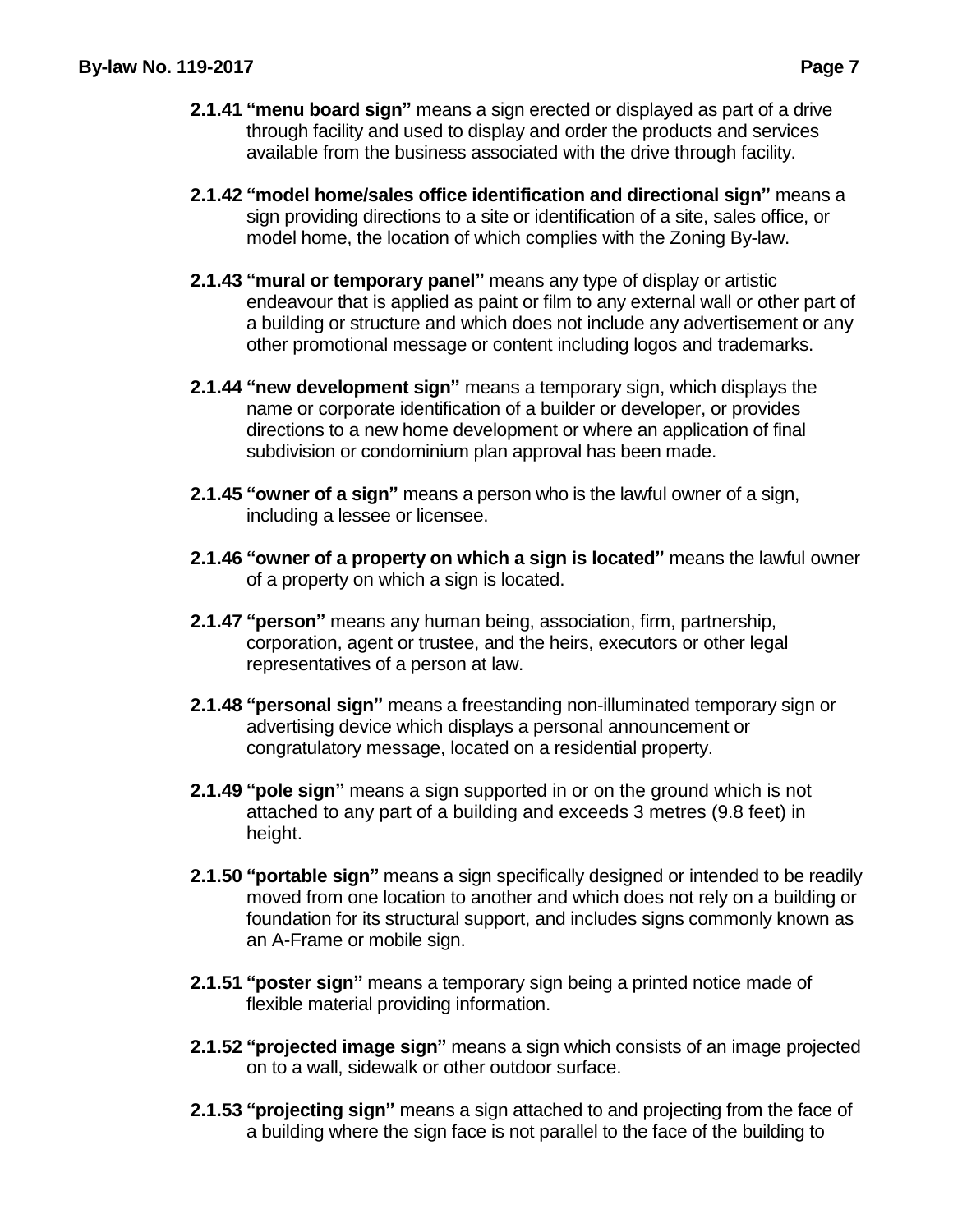which it is attached.

- **2.1.54 "public information sign"** means any of the following signs:
	- (i) signs erected or displayed on municipal buildings, in public parks, stadia or playgrounds and used for identification or regulatory purposes in accordance with Town guidelines;
	- (ii) signs required to be erected or displayed by a public authority pursuant to a subdivision agreement, infrastructure construction project or in connection with an application made pursuant to the *Planning Act*;
	- (iii) tourism and essential services directional signs; and
	- $(iv)$  the following signs located within a street, which require approval by the Town:
		- (a) directional signs for a place of worship; and
		- (b) community service organization gateway signs.
- **2.1.55 "public property"** means real property owned or leased by the Town and includes a street.
- **2.1.56 "read-o-graph sign"** means an electronic sign or portion of a sign displaying a static or changing text message.
- **2.1.57 "real estate sign"** means a sign advertising a building or property for sale or lease.
- **2.1.58 "roof sign"** means any sign which is located on or above the roof of a building or is located on or above the parapet of a building or other similar structure and projects above the roof of a building.
- **2.1.59 "sidewalk sign"** means a sign located on public property, and without limiting the generality of the foregoing, includes signs commonly referred to as A-Frame, T-Frame and sandwich board signs.
- **2.1.60 "sight triangle"** means the triangular shape formed by street lines of a corner lot where such lot is located at the intersection of two or more streets and the line drawn from a point in one street to a point in the other street, each such point being 10.5 metres (34.4 feet) from the point of intersection of the streets measured along the said street lines provided that where the two streets do not intersect at a point, the point of the intersection of the street lines shall be deemed to be the intersection of the projected tangents to the street lines drawn through the extremities of the interior lot lines. Such triangular shape may also be called a daylighting triangle.
- **2.1.61 "sign"** means any surface, structure and other component parts, which are used or intended to be used as a visual medium to attract attention to a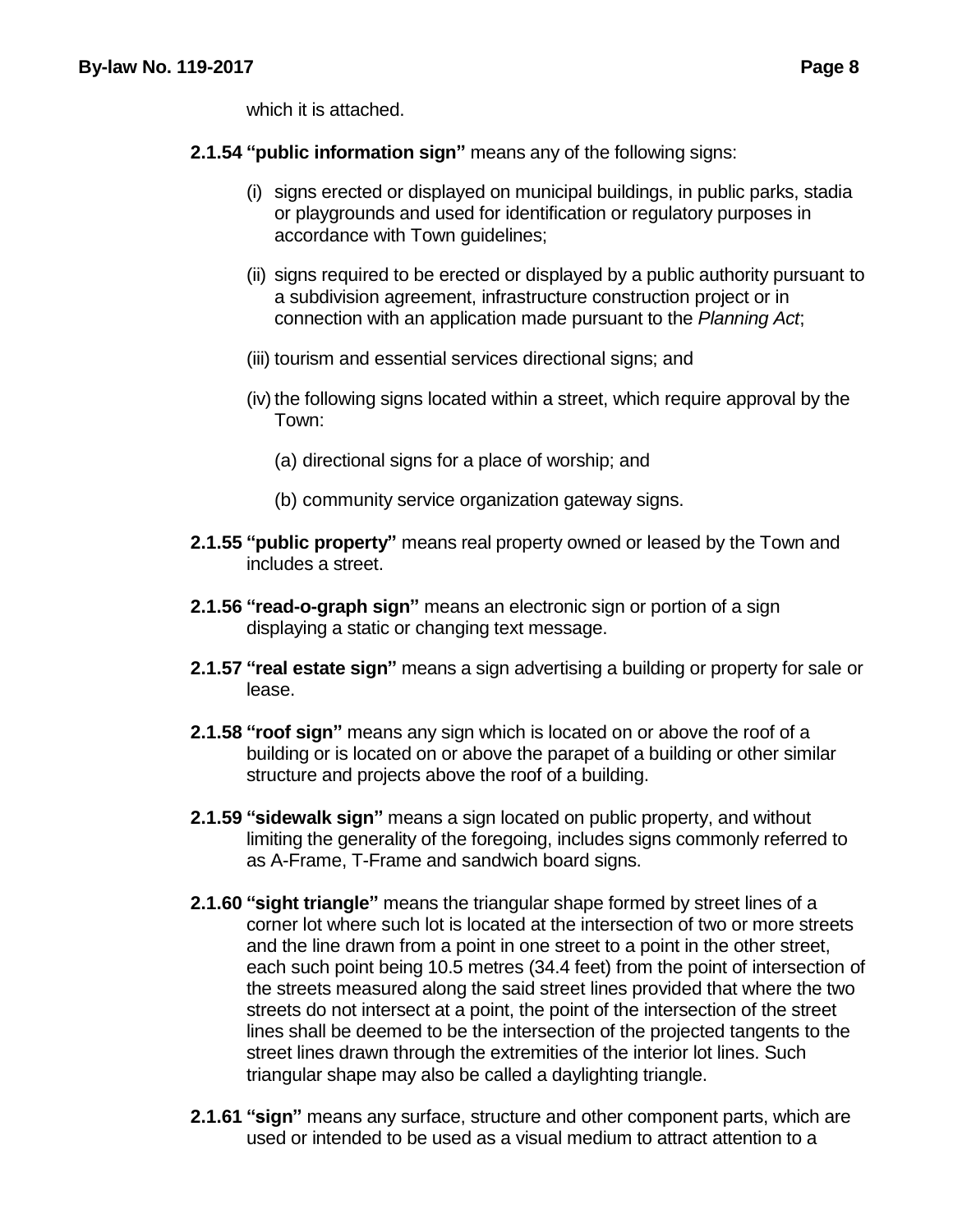specific subject matter for identification, information or advertising purposes and includes an advertising device, poster sign, and all of the various signs defined in this by-law.

- **2.1.62 "sign area"** means the entire surface of a sign, and where a sign is not bounded or enclosed within a distinct area or frame, the sign area shall be deemed to be that of a rectangle, circle or other simple geometric shape containing all letters, symbols and devices on the sign.
- **2.1.63 "Sign Encroachment Permit"** means a permit for a sign which encroaches on public property, issued by the Chief Building Official pursuant to the provisions of this by-law.
- **2.1.64 "Sign Permit"** means a permit issued by the Chief Building Official pursuant to the provisions of this by-law.
- **2.1.65 "sign structure"** means the supports, uprights, bracing and framework of a sign that is resting on or attached to the ground, building or structure.
- **2.1.66 "special event sign"** means a temporary sign advertising a public or notfor-profit/registered charitable organization event, and includes all ancillary signs related thereto.
- **2.1.67 "street"** means a public highway or public road under the jurisdiction of the Town including highways defined by the *Municipal Act, 2001* as amended from time to time, including the untraveled portion thereof, but does not include a private lane or private right-of-way.
- **2.1.68 "street line"** means a line dividing a lot from a street and is the limit of the street.
- **2.1.69 "subdivision development sign"** means a temporary sign that advertises only the subdivision, condominium or other development in which the sign is located, and not the sale of lots or units or the realtor's, developer's, or owner's business.
- **2.1.70 "subdivision identification sign"** means a permanent sign that identifies the name only of the subdivision, condominium or other development in which it is erected or displayed.
- **2.1.71 "temporary sign"** means a sign that is not permanent.
- **2.1.72 "third party sign"** means a sign advertising:
	- (i) information that is not related to the lot;
	- (ii) a product which is not made, produced, assembled, stored, or sold on the lot; and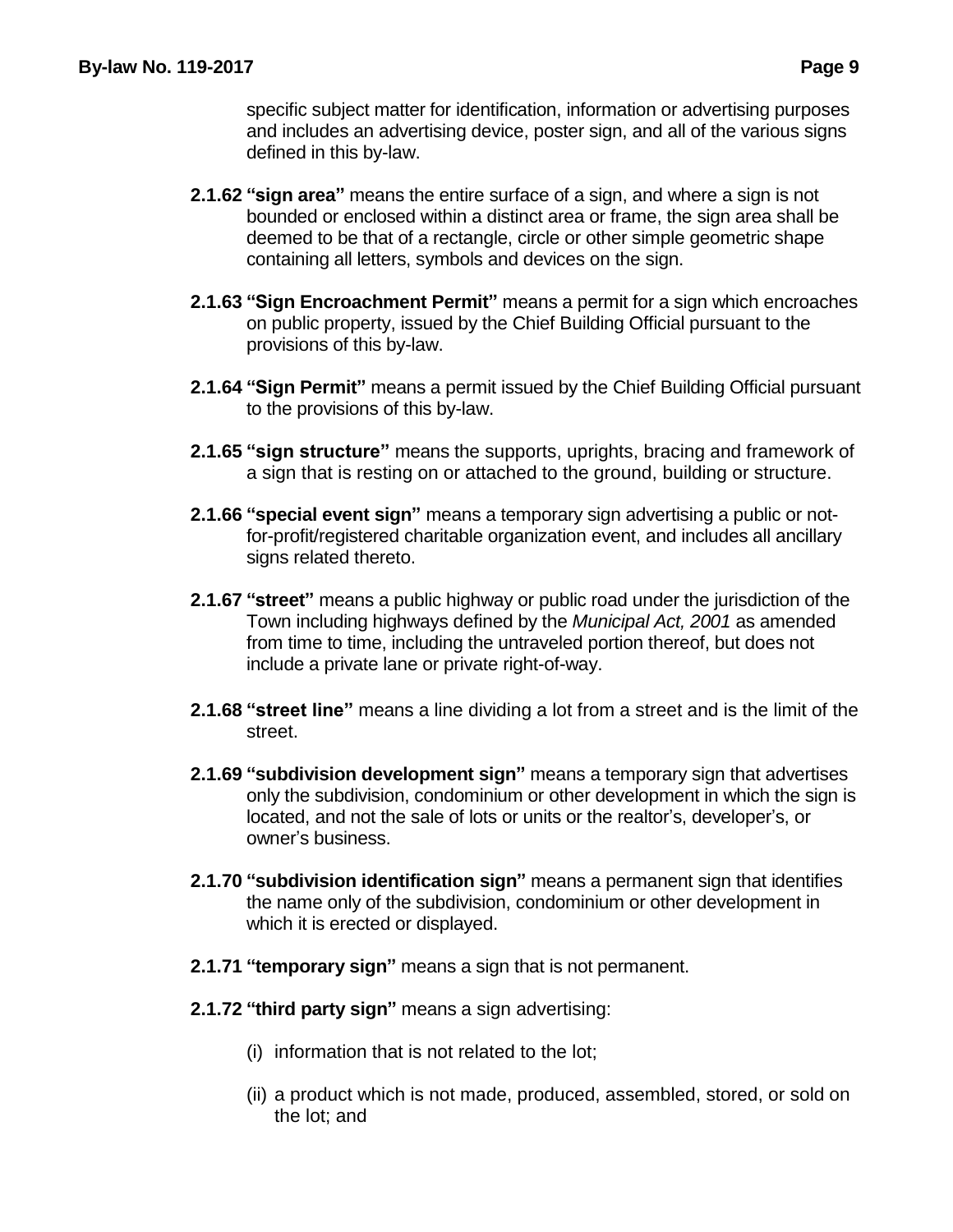(iii) a service which is not provided on or from the lot, or was performed on the lot;

upon which the sign is erected.

- **2.1.73 "Town"** means The Corporation of the Town of Fort Erie.
- **2.1.74 "traffic directional sign"** means a sign giving directions, instructions, or information for control of vehicular and pedestrian traffic within the lot on which the sign is located, and may only otherwise contain the name or logo of the establishment, and may include a directory sign.
- **2.1.75 "use"**, when used in conjunction with the words zone, residential, industrial, commercial, institutional, agricultural, open space, or similar words, shall mean such uses as may be permitted under the Zoning By-law.
- **2.1.76 "vacant lot"** means a parcel of land separately assessed that has no structures thereon.
- **2.1.77 "vehicle"** means any vehicle propelled or driven otherwise than by muscular power, and without limiting the generality of the foregoing, includes an automobile, truck, boat, farm implement, mobile home, motor home, snowmobile, trailer, recreational, and commercial vehicles, or any other device which is capable of being drawn, propelled or driven.
- **2.1.78 "wall sign"** means a permanent sign that is supported by a building exterior wall or fascia parallel to the plane of the wall and may include an awning sign.
- **2.1.79 "window sign"** means a sign that is painted on, etched or attached to the interior or exterior surface of a window.
- **2.1.80 "zone"** means an area designated for particular land uses as provided in the Zoning By-law.
- **2.1.81 "Zoning By-law"** means the Town's Comprehensive Zoning By-law No. 129-90, as amended or replaced from time to time.

# **3.0 ADMINISTRATION, INTERPRETATION AND PERMITS**

# **3.1 Conflict**

**3.1.1** If there is a conflict between a provision of this by-law and a provision of any other Town by-law, the provisions which establish the highest standard to protect the health and safety of the public, shall apply.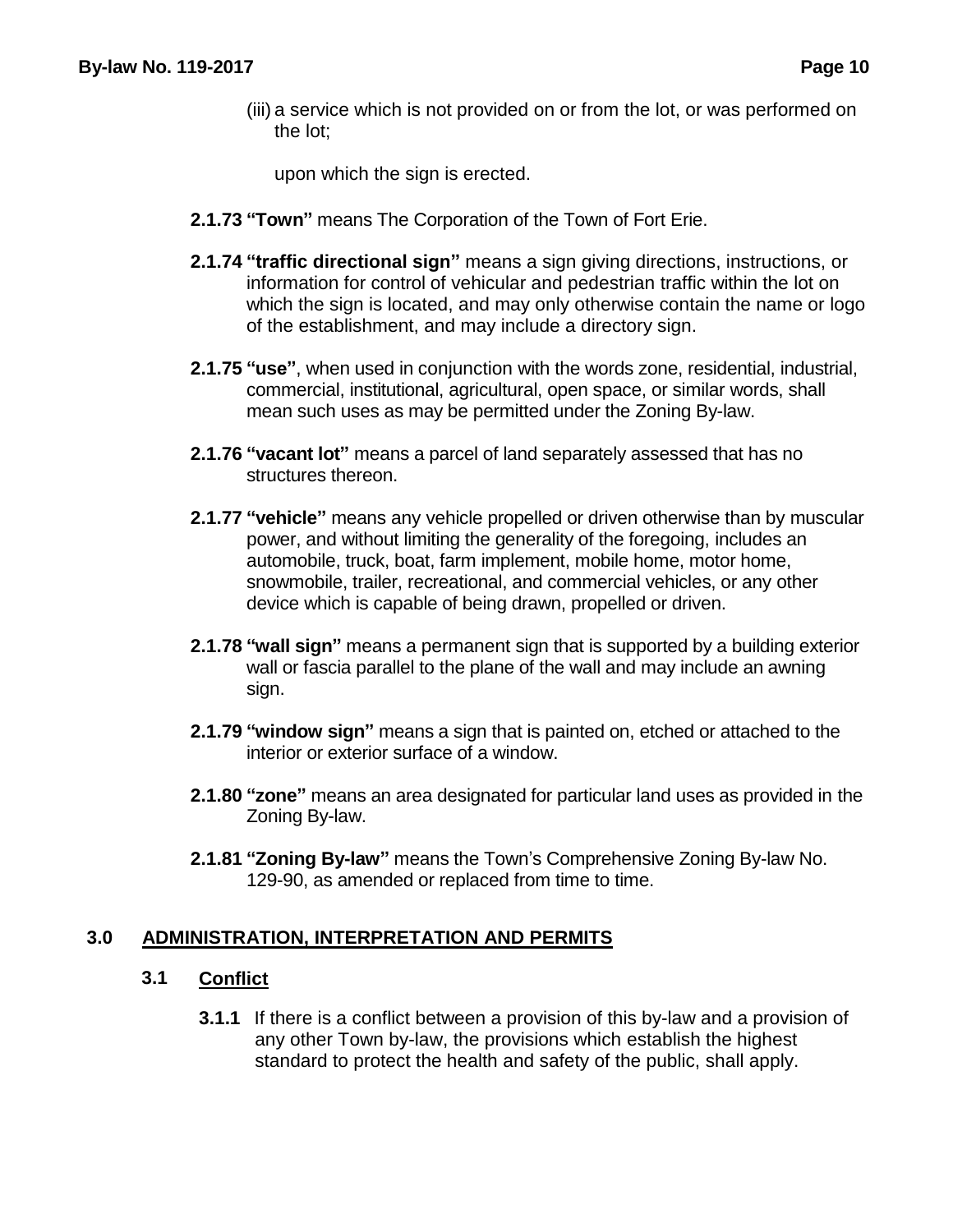#### **3.2 Approval**

**3.2.1** Issuance of a Sign Permit does not constitute approval of any other permits or approvals which may be required by any other government authority or agency.

### **3.3 Non-Application of Policy**

**3.3.1** This By-law shall not apply to home occupation signs which are regulated by the Zoning By-law.

### **3.4 Existing Signs**

- **3.4.1** This by-law does not apply to a sign which was lawfully erected or displayed on the day this by-law comes into force, provided the sign is not substantially altered.
- **3.4.2** The maintenance and repair of the sign or a change in the message or contents displayed, is deemed not in itself to constitute a substantial alteration for the purposes of Subsection 3.4.1.

### **3.5 Sign Permit Application**

- **3.5.1** An application for a Sign Permit shall include the following:
	- (a) one completed copy of the applicable application form as required by the Chief Building Official;
	- (b) two copies of a site plan showing:
		- (i) the lot lines of the property on which the sign is proposed;
		- (ii) the proposed location of the sign in relation to all other signs, structures, and driveways existing or proposed on the lot; and
		- (iii) all other information as may be required, including but not limited to, the area of each existing sign, in order to determine compliance with the requirements of this by-law. If required by the Designated Official, such plans and information shall be certified by a licensed Ontario Land Surveyor;
	- (c) two copies of complete working drawings and specifications of the erection, display or alteration of the sign, including any supporting frame work. Where the sign, excluding billboard signs, is proposed to be, or is located on a building or other structure, sufficient information in the sole discretion of the Designated Official, shall be provided to determine that such building or structure can safely carry the additional loads and stresses imposed thereon by the erection, display or alteration of such sign. Where required by the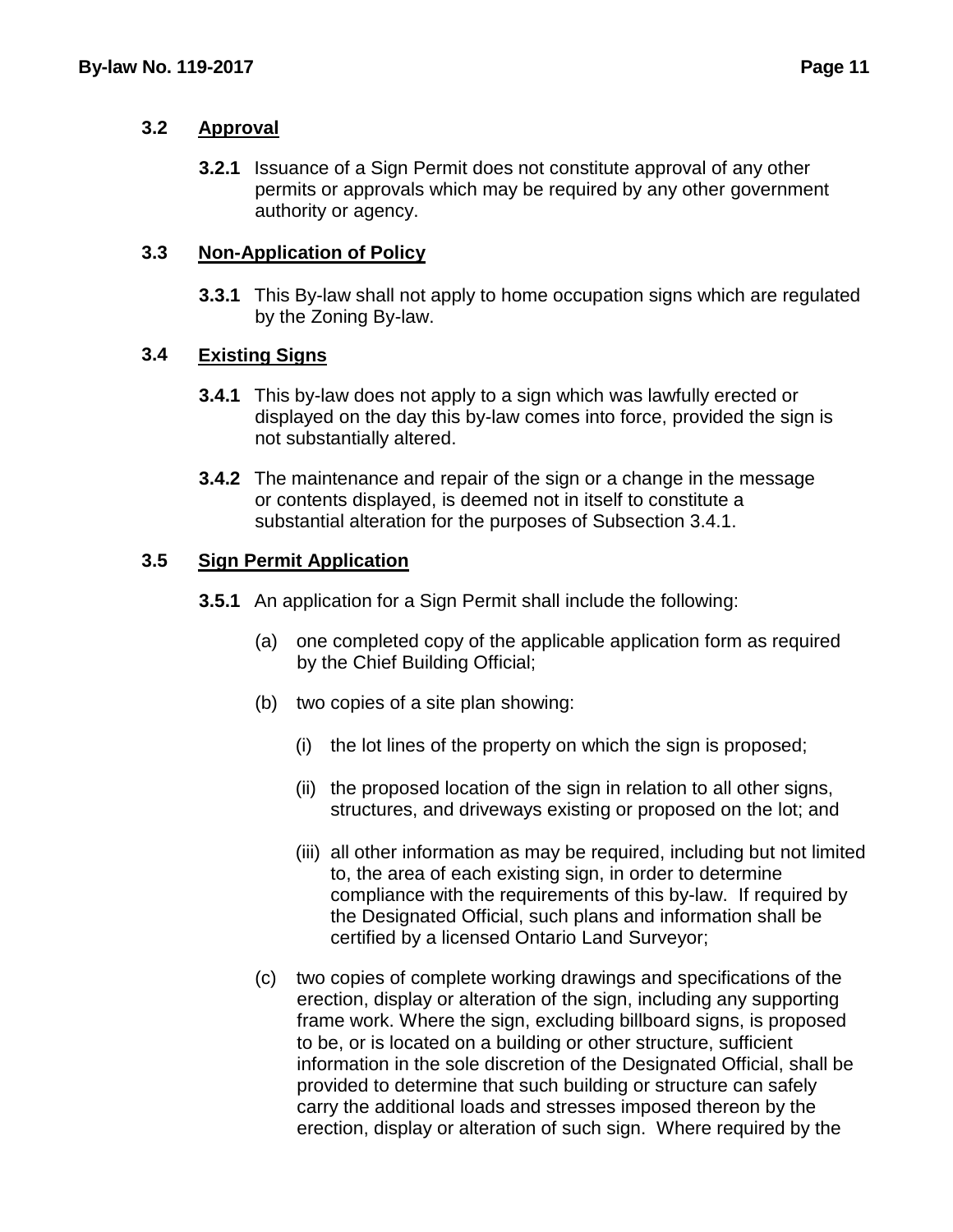Designated Official, such drawings shall include calculations bearing the stamp of a licensed professional engineer;

- (d) approval of the Ministry of Transportation of Ontario, Niagara Parks Commission if required;
- (e) a copy of a Sign Permit from the Regional Municipality of Niagara if required;
- (f) a letter from the property owner or his/her authorized agent acknowledging the terms of the Sign Permit, if applicable; and
- (g) the Sign Permit fee established in By-law No. 40-09.

### **3.6 Expiry**

**3.6.1** Where a Sign Permit has been issued and the sign installation has not been completed within one (1) calendar year from date of issue, the Sign Permit shall expire.

### **3.7 Revocation**

- **3.7.1** The Chief Building Official may revoke a Sign Permit where:
	- (a) the permit was issued on mistaken, false or incorrect information, or in error;
	- (b) the terms of the permit are not complied with; or
	- (c) the owner requests in writing that it be terminated.
- **3.7.2** The Chief Building Official may revoke a Sign Encroachment Permit where:
	- (a) the Sign Permit related to the Sign Encroachment Permit has been revoked or terminated; or
	- (b) the terms of the Sign Encroachment Permit are not complied with.
- **3.7.3** Prior to revoking a Sign Permit in accordance with this by-law, the Chief Building Official shall give written notice of the intention to revoke the Sign Permit to the owner at his/her last known address, and if on the expiration of thirty (30) days from the date of such notice, the grounds for revocation continue to exist, the Sign Permit shall be revoked without further notice and all submitted plans and other information may be disposed of, or, at the request of the Sign Permit holder within such 30 days, returned as directed. In no case shall a Sign Permit fee be refunded.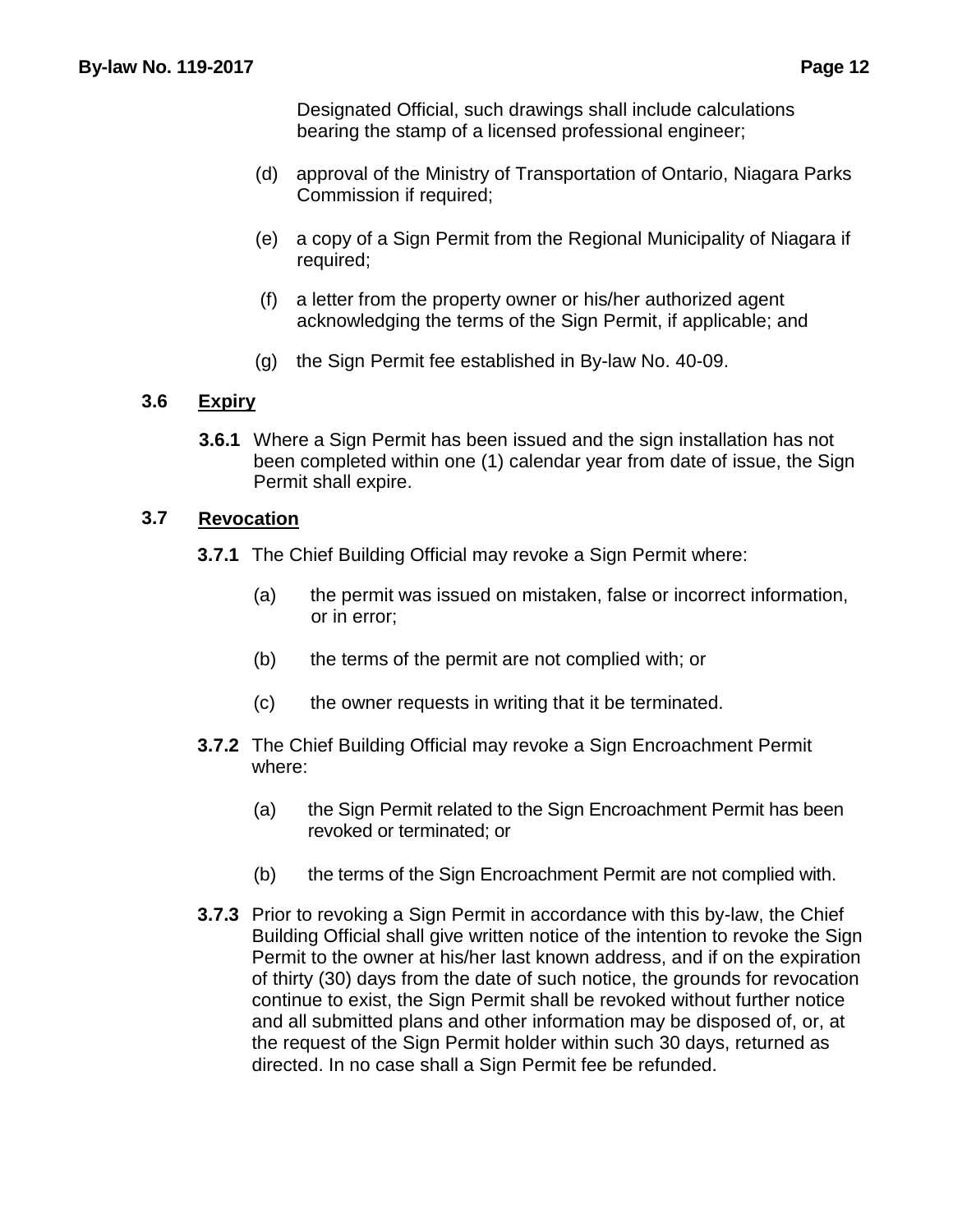# **3.8 Construction Requirements**

- **3.8.1** Every sign shall be designed, constructed and maintained to adequately withstand all loads which may reasonably be expected to come upon it and the minimum design shall be equal to that specified in the Ontario Building Code.
- **3.8.2** No sign illuminated or operated electrically shall be erected, displayed, maintained or altered unless such electrical work is in conformity with all regulations of the Electrical Safety Authority and Canadian Niagara Power Company Inc. or their successors.

# **3.9 Notification**

**3.9.1** The owner shall notify the Chief Building Official of the commencement of the erection or display of a sign.

# **4.0 SIGNS NOT REQUIRING A PERMIT**

- **4.1** The exceptions provided in this Section do not prohibit any municipal or other government authority from requiring a permit or approval for any sign under any other relevant legislation, regulations or by-laws.
- **4.2** The following signs do not require a Sign Permit but shall comply in all other respects with the requirements of this by-law, including but not limited to, setback to streets and abutting lots, and requirements related to pedestrian and vehicular safety:
	- (a) community signs;
	- (b) election signs;
	- (c) incidental signs;
	- (d) landscaping signs;
	- (e) menu board signs;
	- (f) mural or temporary panel signs;
	- (g) non-illuminated construction signs having a sign area not greater than 1.2 square metres per face (12.9 square feet) and a height not exceeding 1.25 metres (4.2 feet);
	- (h) non-illuminated new development signs not exceeding 6 square metres (64.6 square feet);
	- (i) non-illuminated real estate signs, model home/sales office signs, provided that such sign does not exceed 1.2 square metres (12.9 square feet) in area per sign face located on residential buildings or properties, and does not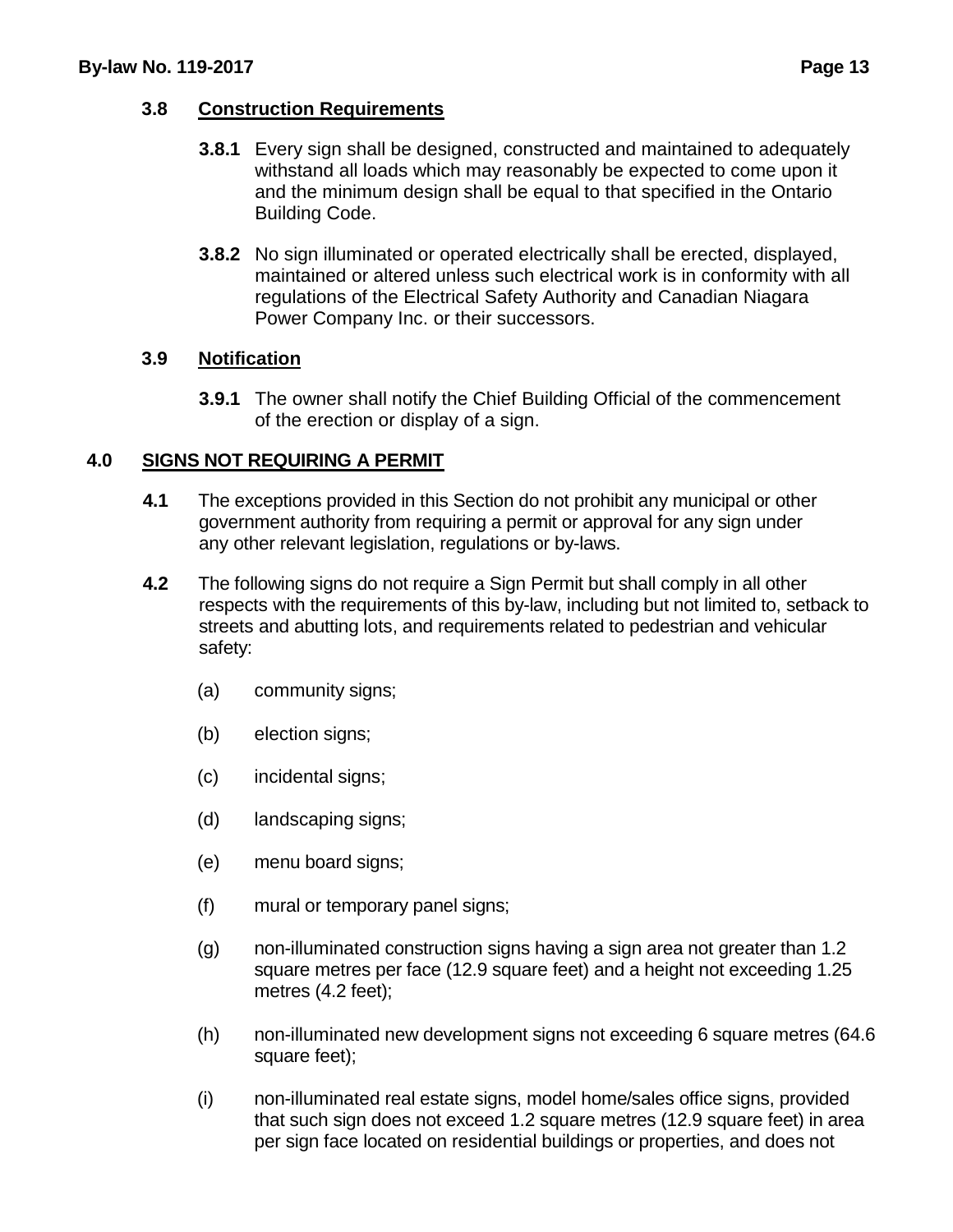exceed 3 square metres (32.3 square feet) located on non-residential buildings or properties;

- (j) personal signs erected or displayed for not more than 3 consecutive days;
- (k) a portable sign on a lot operated by a charitable organization which does not exceed 3 square metres (32.3 square feet) per sign face, and is related to activities of the charitable organization;
- (l) poster signs;
- (m) public information signs;
- (n) sidewalk signs;
- (o) signs having a maximum sign area of 3 square metres (32.3 square feet) per face advertising the sale of Christmas trees, in season, on lands where permitted by the Town's Zoning By-law;
- (p) signs erected or displayed by any municipal, regional, federal or provincial government authority or agency located on the lands of the said authority or agency;
- (q) special event signs;
- (r) window signs covering a maximum forty (40%) percent of the window; and
- (s) flags having a maximum area of 3.72 square metres (39.8 square feet) and a maximum height of 4.6 metres (15.1 feet).

#### **5.0 PROHIBITIONS**

- **5.1** Except as provided in Section 4.0, no person shall erect, display, or structurally alter a sign unless a Sign Permit for such erection, display or structural alteration has been issued by the Chief Building Official.
- **5.2** Any sign not expressly permitted by this by-law is prohibited, and without limiting the generality of the foregoing, the following signs are specifically prohibited:
	- (a) abandoned signs;
	- (b) signs which have illumination components which may create unsafe conditions for pedestrians and motor vehicle drivers, or a nuisance, in the sole discretion of the Designated Official;
	- (c) roof signs;
	- (d) signs located which obstruct the view of pedestrians and/or motor vehicle drivers creating unsafe conditions, in the sole discretion of the Designated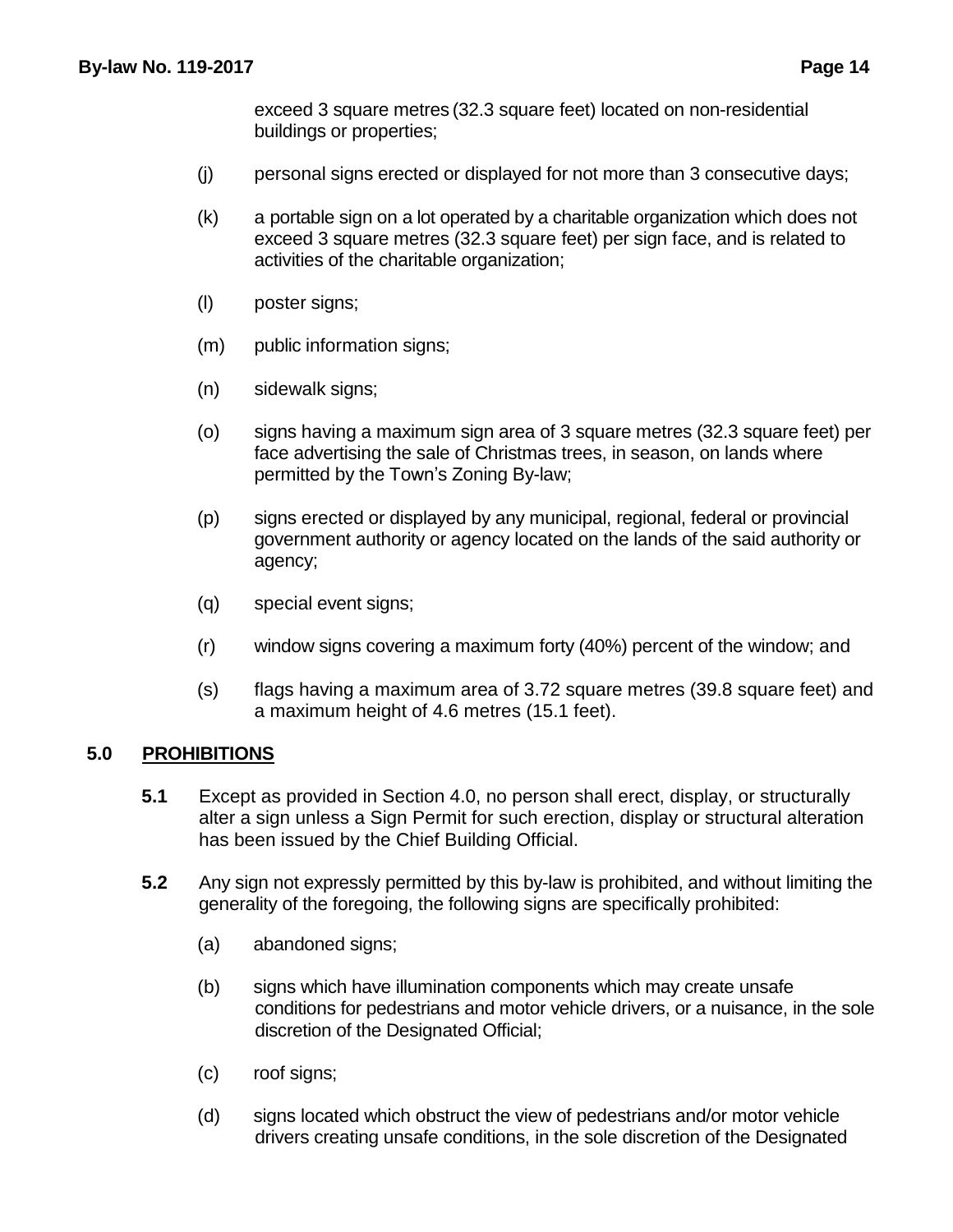Official;

- (e) signs located within sight triangles; and
- (f) third party signs, except for billboard signs.
- **5.3** No person shall erect or display a sign:
	- (a) within any part of a street or other public property including, but without limiting the generality of the foregoing, on a tree, utility pole, light standard, street sign, or traffic control device, except community signs;
	- (b) which exceeds 1.0 metre (3.28 feet) in height within a driveway triangle;
	- (c) on a vehicle or trailer which is parked for the primary purpose of displaying the sign;
	- (d) which obstructs or impedes a fire escape, fire exit, door, window, skylight, flue, or any building service, or may prevent or impede the free access of emergency personnel to any part of a building, including fire department water connections and fire hydrants;
	- (e) which projects more than 101 millimetres (4 inches) over a street line, unless it is located at least 2.5 metres (8.2 feet) above the surface of the street above which it is located;
	- (f) on a fence appurtenant to a lot, except for signs affixed or painted on hoarding erected around a construction site; or
	- (g) on a telecommunications tower.
- **5.4** No person shall:
	- (a) erect or display more than four (4) incidental signs on a lot at one (1) time; or
	- (b) erect or display more than four (4) flags used to draw attention to products or services associated with a lot.

#### **6.0 BILLBOARD SIGNS**

- **6.1** Only one billboard sign shall be permitted on a vacant lot which is zoned for industrial or commercial uses under the Zoning By-law. Billboard signs are not permitted in any other zone.
- **6.2** A billboard sign may be erected on railway lands or hydro corridors only where the railway land or hydro corridor intersects a street that has a minimum road width of 36 metres (118.2 feet), and provided that: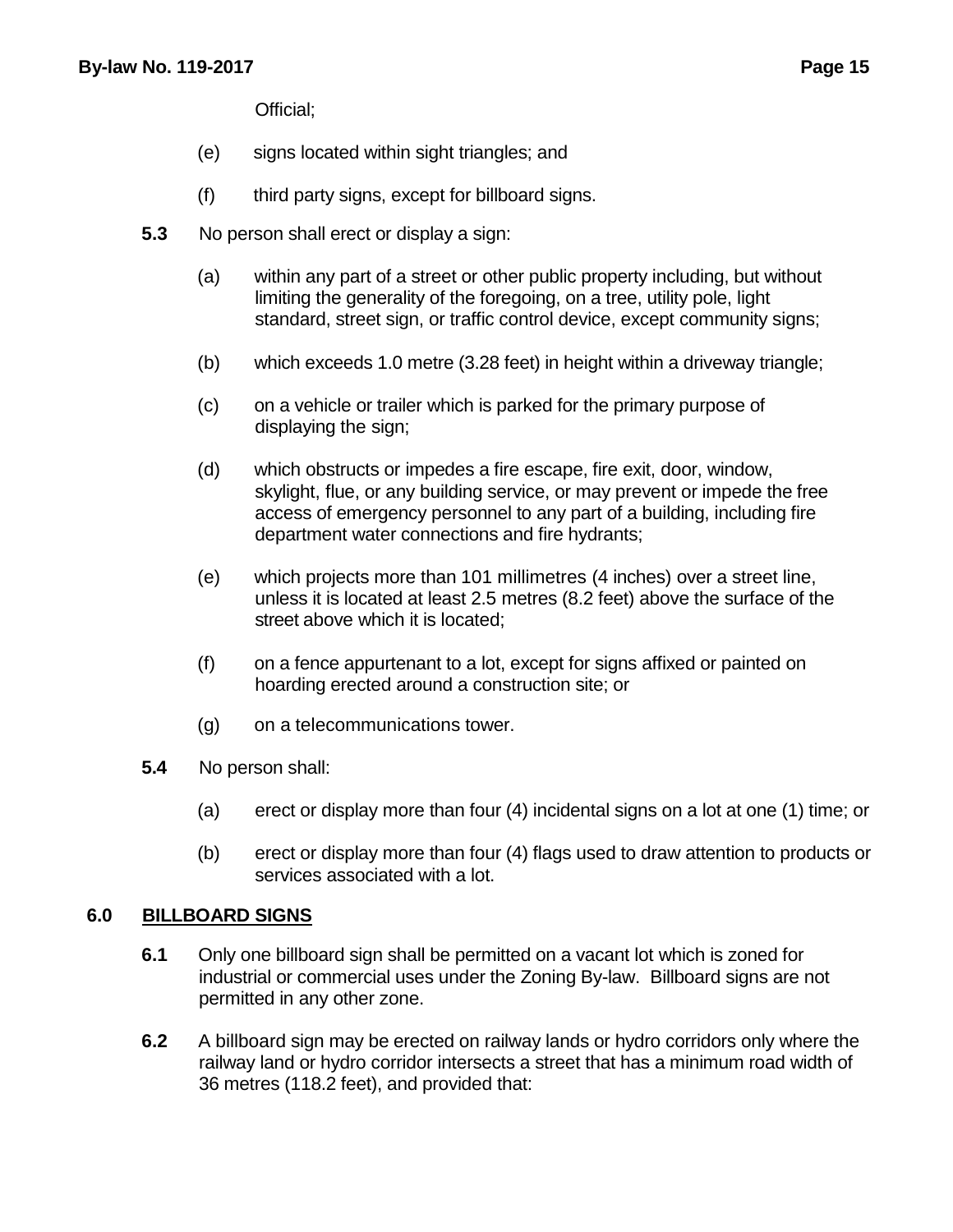- (a) written approval for the billboard sign by the railway company or hydro company is directed to and received by the Chief Building Official prior to the issuance of a Sign Permit;
- (b) the lands abutting each side of the railway land or hydro corridor are zoned for industrial or commercial uses; and
- (c) the billboard sign shall not be located closer than 10.5 metres (34.4 feet) to the intersection of the railway land or hydro corridor and the street.
- **6.3** No billboard sign shall be located:
	- (a) within 300 metres (984.3 feet) of another billboard sign;
	- (b) within 300 metres (984.3 feet) of a residential zone;
	- (c) within 300 metres (984.3 feet) of a park, hospital or school or historic site; or
	- (d) within 10.5 metres (34.4 feet) of a street line and 4.5 metres (14.7 feet) from any lot line.
- **6.4** No billboard sign shall exceed 8.0 metres (26.2 feet) in height measured above the effective ground level.
- **6.5** The maximum sign area for a billboard sign shall be 20 square metres (215.2 square feet) per sign face.
- **6.6** All billboard signs shall be designed by, and constructed under the supervision of, a Professional Engineer.
- **6.7** No billboard sign shall display more than two visible faces for advertising purposes.
- **6.8** For the purpose of applying the maximum sign area per face for a "V" shaped billboard sign having two faces, the billboard sign shall be considered as having one face if the interior angle of the "V" exceeds ninety (90) degrees.
- **6.9** A billboard sign may be illuminated.
- **6.10** A billboard sign shall not be an electronic sign.

#### **7.0 COMMUNITY SIGNS**

- **7.1** Community signs may be erected or displayed within a street, provided that:
	- (a) no sign shall be located closer than 1 metre (3.3 feet) to the curb or the edge of the travelled portion of a street where there is no curb;
	- (b) no sign shall exceed a height of 1 metre (3.3 feet) or have any one dimension greater than 1 metre (3.3 feet); and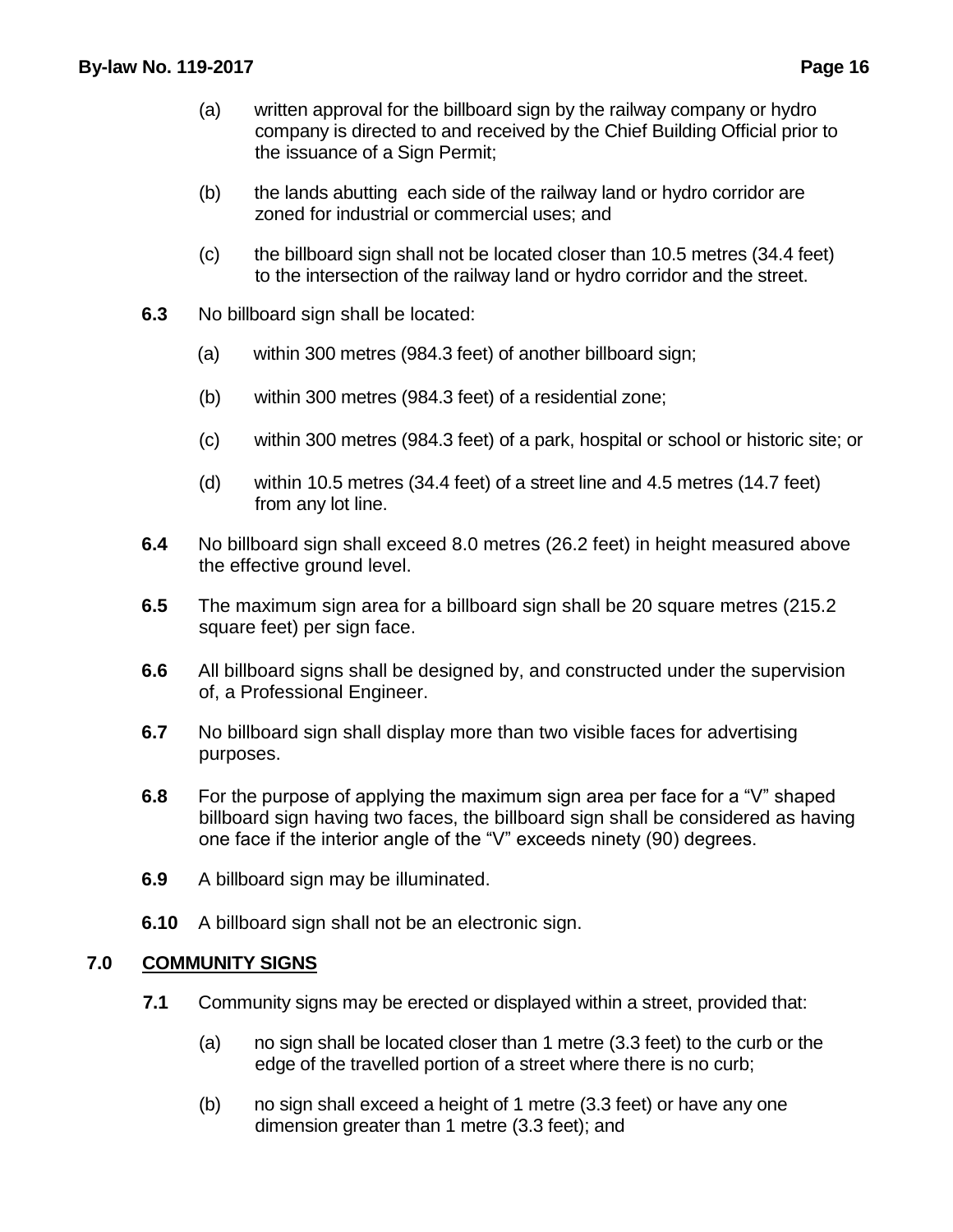(c) signs which advertise an event shall not be erected or displayed more than 3 days before the event and shall be removed the day following the event.

# **8.0 ELECTION SIGNS**

- **8.1** Election signs may be erected or displayed on private property, provided that such signs:
	- (a) shall not be erected or displayed earlier than 45 days prior to Election Day, and in the case of federal and provincial elections, shall not be erected or displayed before the official date of notice of Election Day;
	- (b) shall be removed within five (5) days following Election Day;
	- (c) where erected or displayed on lands zoned residential, shall not exceed 1.2 square metres (12.9 square feet) in display area; and
	- (d) where located on non-residential lands, shall not exceed 3.0 square metres (32.3 square feet), with the exception of billboard signs where permitted.
- **8.2** Election signs shall not be erected or displayed on public property, including trees and fences on public property, parks and cemeteries, and street medians and islands, subject to Subsection 8.3.
- **8.3** Notwithstanding Subsection 8.2, election signs may be erected or displayed on the untraveled portion of a street (excluding medians and islands) provided that no sign shall be erected or displayed in front of a lot which is not a vacant lot, unless the lot owner's permission therefor has been obtained.
- **8.4** Election signs where permitted on a street shall not be located closer than 1 metre (3.3 feet) to the curb or the edge of the travelled portion of a street where there is no curb, and shall not exceed 1.2 square meters (12.9 square feet) in display area and shall not obstruct sight lines at intersections and driveway entrances.
- **8.5** Election candidates shall be responsible for compliance with the signage bylaws and regulations of The Regional Municipality of Niagara and Province of Ontario (including the Ministry of Transportation) as the case may be.
- **8.6** Election signs shall not be erected or displayed on utility poles, light standards, or traffic signal standards.
- **8.7** Election signs shall not be erected or displayed on property upon which an election polling station is located.
- **8.8** Vehicles displaying election signs shall not be parked or driven on the property of a polling station, nor be parked on the street abutting a polling station throughout Election Day or during an advance poll.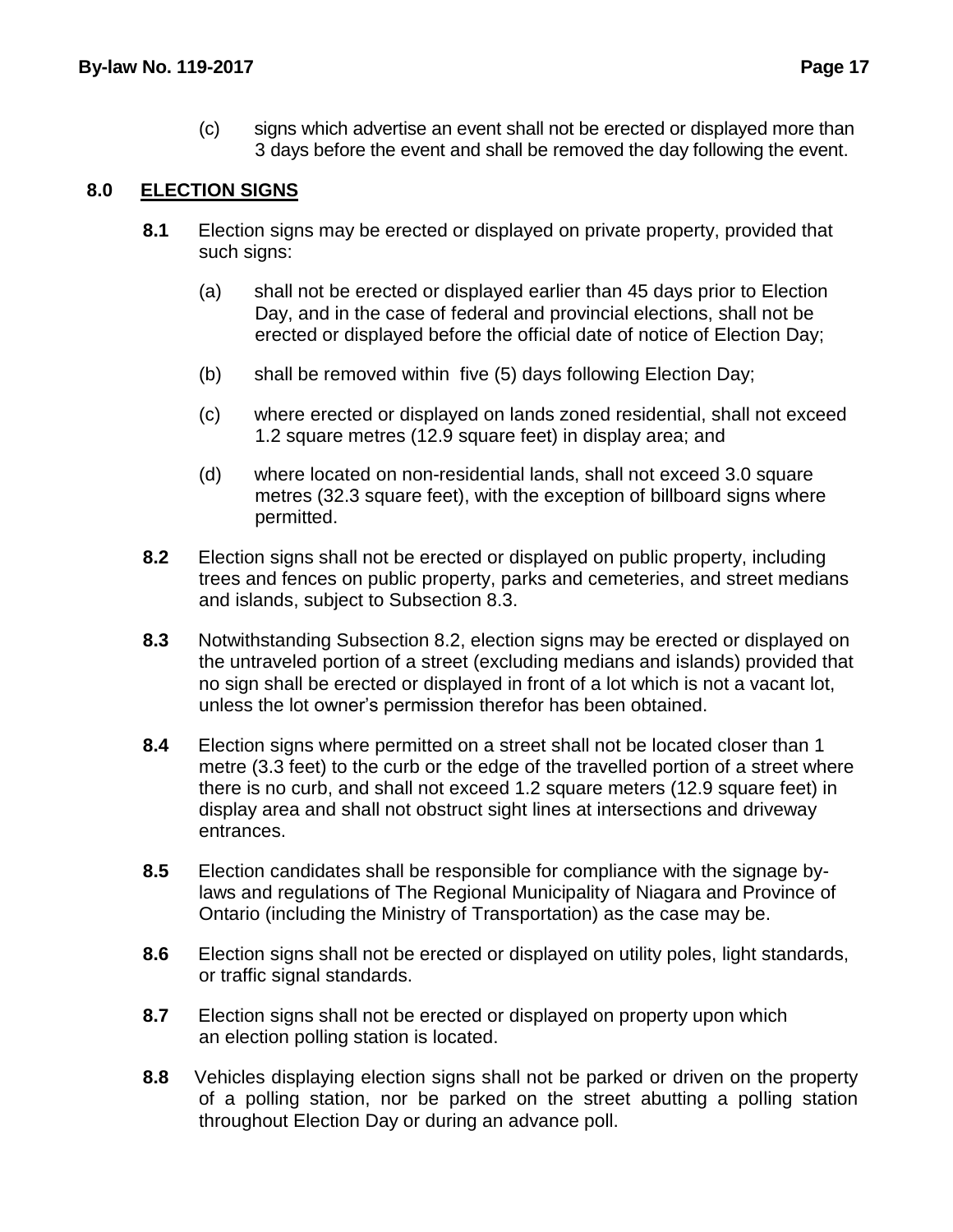- **8.9** Election signs or vehicles displaying election signs in violation of this Section 8.0 may be caused to be removed by the Designated Official, without notice to the candidate or his/her representative.
- **8.10** Election signs caused to be removed by the Designated Official as provided in Subsection 8.9 shall be stored by the Town for a period of not less than thirty (30) days. The owner shall be notified by the Designated Official that the sign(s) is being stored and may be retrieved without fee or charge. If within the thirty (30) day period, the owner does not retrieve the sign(s) from the Town, the sign(s) shall be disposed of by the Town without any further notice and without liability to the Town.
- **8.11** In the event of a municipal Ward by-election, election signs shall not be erected or displayed outside the boundary of the Ward.

# **9.0 ELECTRONIC SIGNS**

- **9.1** Electronic signs shall comply with the following requirements:
	- (a) Illumination shall be maintained at a consistent level;
	- (b) Electronic signs shall be programmed to dim the intensity of illumination between dusk and dawn;
	- (c) The electronic display area shall not exceed 3.0 square metres (32.3 square feet);
	- (d) The display of any visible effects during the message transition, including motion, fading, flashing animation or the pulsating or variable intensity of the message, is prohibited;
	- (e) Only electronic static copy with a minimum eight (8) second message duration and maximum one (1) second transition with no visible effects, shall be permitted, with the exception of read-o-graph signs.
	- (f) The minimum distance of an electronic sign erected on a commercial use lot from a solely residential use lot shall be 25 metres (82 feet).

# **10.0 FASCIA SIGNS**

- **10.1** The maximum area of a fascia sign shall not exceed the lesser of 10 square metres (108 square feet) or fifteen (15%) percent of the façade measured from grade to the uppermost portion of the wall measured along the frontage of the ground floor unit.
- **10.2** Where a fascia sign encroaches onto public property a Sign Encroachment Permit shall be required, subject to Subsections 5.3 (e) and 14.5.1.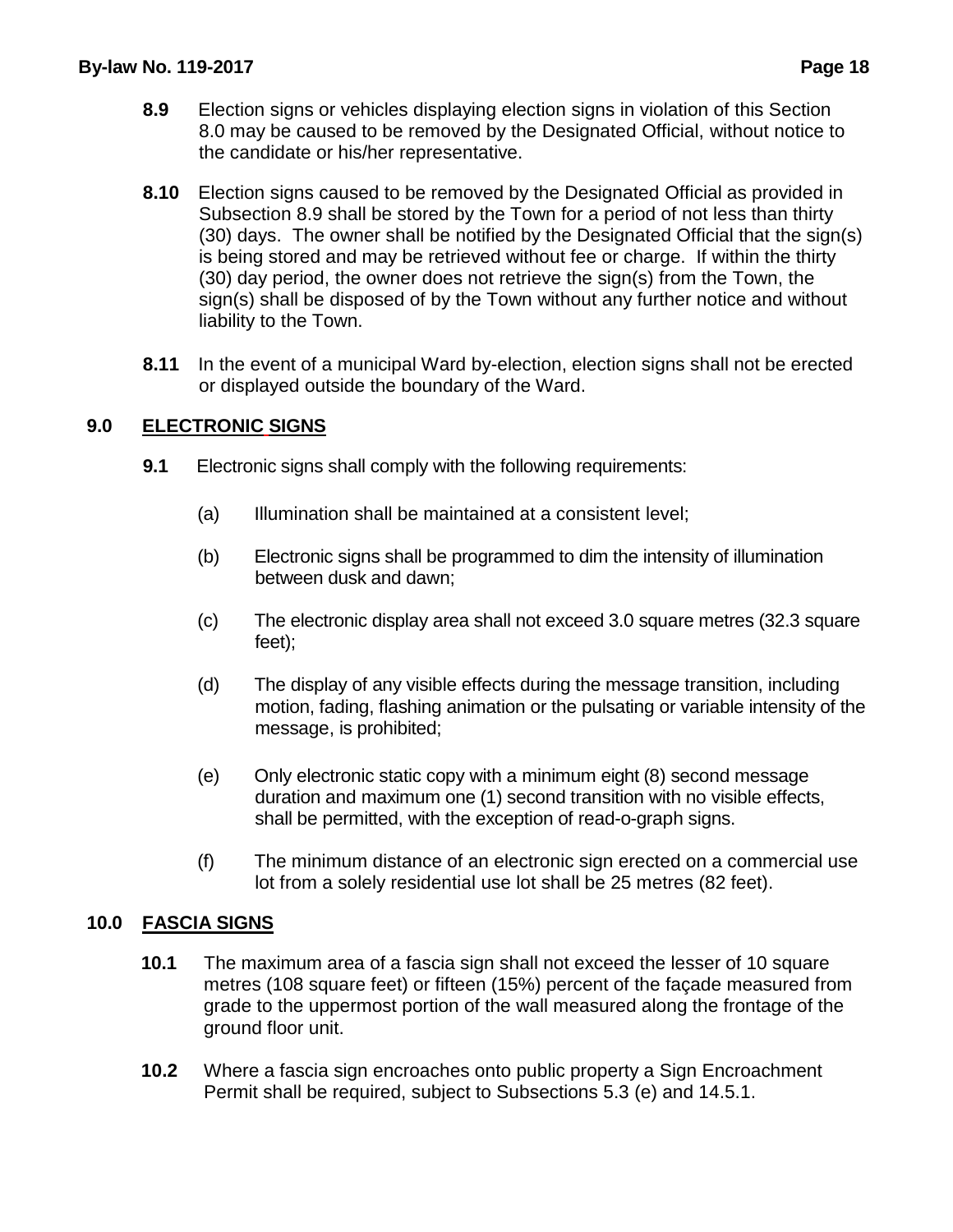# **11.0 GROUND SIGNS**

- **11.1** A ground sign shall not exceed a face area of 9.3 square metres (100 square feet), and if double-sided, a total sign area of 18.6 square metres (200 square feet).
- **11.2** A ground sign shall not exceed 3 metres (9.8 feet) in height.
- **11.3** Ground signs which exceed a face area of 5.57 square metres (60 square feet) shall be designed by and constructed under the supervision of a Professional Engineer.
- **11.4** No more than two ground signs shall be located on any lot and shall not be located closer than 45 metres (147.6 feet) to each other.
- **11.5** For the purpose of applying the maximum sign area per face for a "V" shaped ground sign having two faces, the ground sign shall be considered as having one face if the interior angle of the "V" exceeds ninety (90) degrees.
- **11.6** A ground sign shall not be erected within 5 metres (16.4 feet) of a lot having a solely residential use.
- **11.7** Subject to Subsection 11.6, ground signs shall not be located closer than 1.0 metre (3.3 feet) to a lot line on a non-residential use lot.
- **11.8** A ground sign may be illuminated.

#### **12.0 PORTABLE SIGNS**

- **12.1** Where a business is located on a lot occupied by two or more businesses, a Sign Permit shall not be issued if another business on the lot has been issued a Sign Permit for a portable sign that has not expired or has been renewed.
- **12.2** Portable signs shall not have more than two sign faces and any one sign face shall not exceed 3.7 square metres (39.8 square feet) in area or have a dimension greater than 2.4 metres (7.9 feet).
- **12.3** Portable signs shall not have a maximum height greater than 2.5 metres (8.2 feet) measured from grade.
- **12.4** Portable signs shall not be located within 20 metres (65.6 feet) from a ground sign located on the same lot or premises.
- **12.5** Portable signs shall not be located closer than 1.5 metres (4.9 feet) to a street line.
- **12.6** Portable signs shall not be located closer than 30 metres (98.4 feet) from the lot line of an abutting property used solely for residential purposes.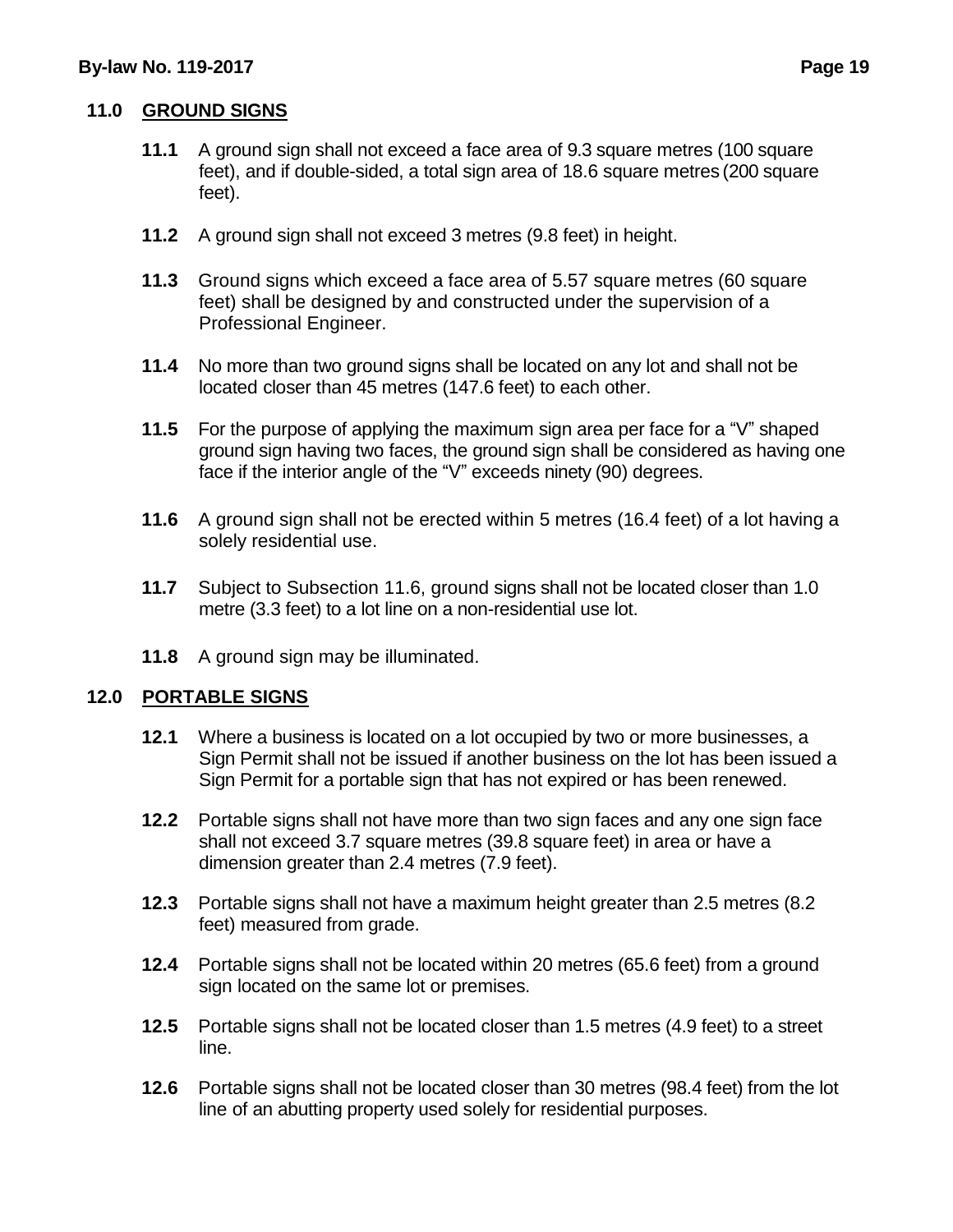- **12.7** Portable signs shall not be erected or displayed on a lot where it interferes with pedestrian or vehicular traffic.
- **12.8** Portable signs shall not be located in any required parking space under the Zoning By-law.
- **12.9** Portable signs which are special event signs (which do not require a Sign Permit pursuant to Subsection 4.2(k)), shall not be erected or displayed more than fourteen (14) days before the event and shall be removed within five (5) days after the event.
- **12.10** A Sign Permit for a portable sign shall expire one (1) year from the date of issuance.

# **13. POLE SIGNS**

- **13.1** A pole sign shall not exceed a face area of 18.6 square metres (200 square feet), and if double sided, a total sign area of 37.2 square metres (400 square feet).
- **13.2** A pole sign shall not exceed 8.0 metres (26.2 feet) in height.
- **13.3** A maximum of two (2) pole signs shall be permitted on a lot, provided that a distance of at least 45 metres (147.6 feet) between the pole signs.
- **13.4** For the purpose of applying the maximum sign area per face for a "V" shaped pole sign having two faces, the pole sign shall be considered as having one face if the interior angle of the "V" exceeds ninety (90) degrees.
- **13.5** Pole signs shall not be located closer than 5.0 metres (16.4 feet) to a lot line.
- **13.6** A pole sign shall have a minimum setback of 1 metre (3.3 feet) from the street line.
- **13.7** A pole sign shall not be erected within 8 metres (26.2 feet) of a lot having a solely residential use.
- **13.8** Pole signs shall be designed by and constructed under the supervision of a Professional Engineer.
- **13.9** A pole sign may be illuminated.

# **14.0 PROJECTING SIGNS**

**14.1** One projecting sign is permitted for each business in the Commercial and Core Mixed Use Zones of the Zoning By-law in Business Improvement Areas.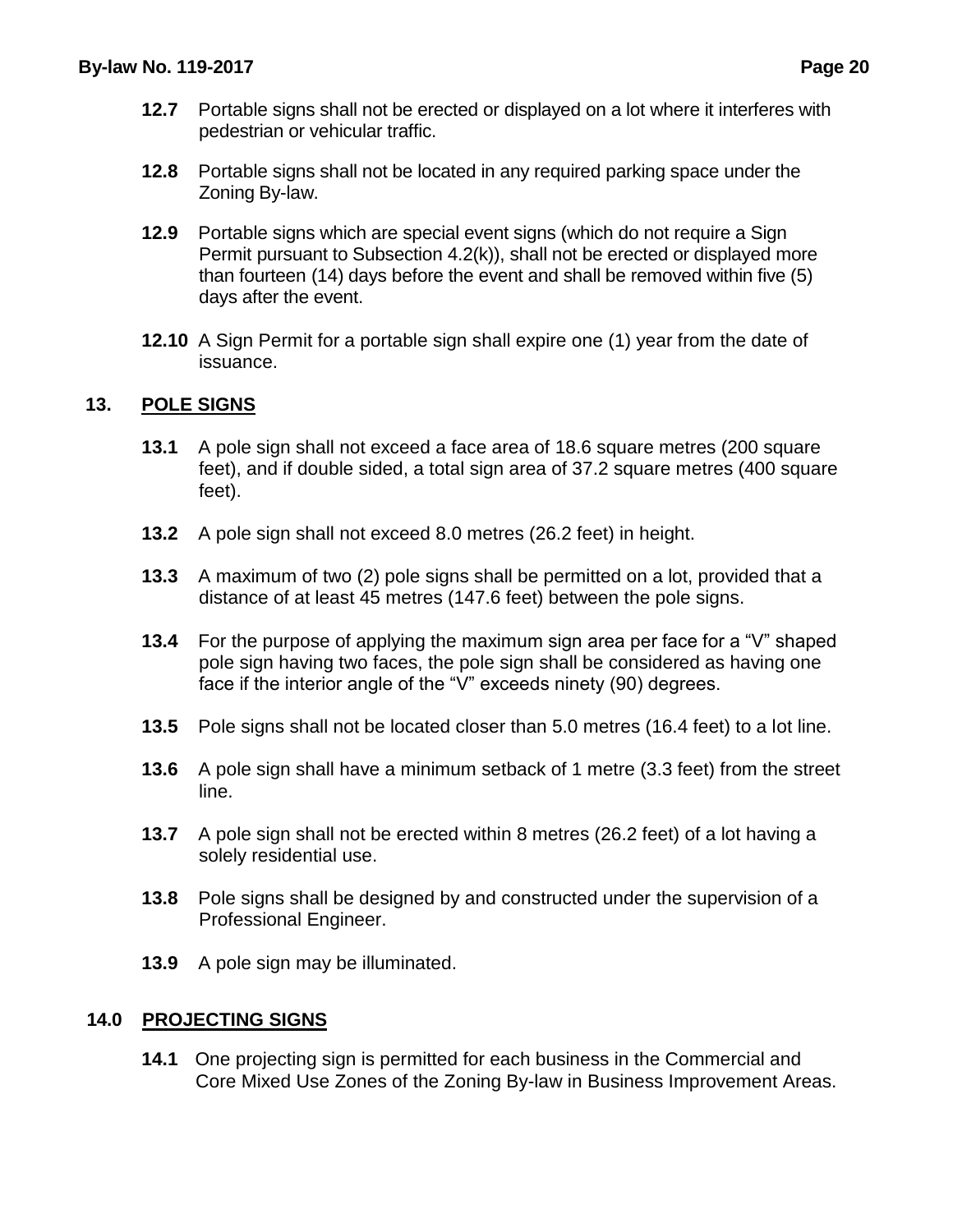- **14.2** Projecting signs shall:
	- (a) have a ground clearance of not less than 2.5 metres (8.2 feet) and not greater than 4.0 metres (13.1 feet);
	- (b) have a maximum area of not more than 1.0 square metres (10.7 square feet) per side;
	- (c) have not more than 2 (two) sides;
	- (d) not be closer than 3.0 metres (9.8 feet) to another projecting sign; and
	- (e) the structural and anchorage system shall be designed and certified by a licensed Professional Engineer.
- **14.3** An awning sign attached to or erected or displayed in or on an awning shall not extend horizontally beyond the limits of the awning.
- **14.4** Where a projecting sign encroaches onto public property a Sign Encroachment Permit shall be required, subject to Subsection 14.5.1.

### **14.5 Sign Encroachments**

- **14.5.1** Notwithstanding Subsection 5.3 (e), a fascia, awning or projecting sign may encroach over public property provided a Sign Encroachment Permit is issued by the Chief Building Official in his/her sole discretion, prior to the issuance of a Sign Permit, except for a fascia, awning or projecting sign which does not project more than four (4) inches.
- **14.5.2** A Sign Encroachment Permit shall be renewed every 5 years, provided the structural integrity and anchorage system of the sign is re-certified by a licensed professional engineer, and the sign complies in all other respects with this Section 14.0.
- **14.5.3** In addition to Subsections 14.2 and 14.3, signs subject to a Sign Encroachment Permit shall:
	- a) Not be closer than 0.8 metres (2.6 feet) to a street curb or the shoulder of a street where shoulders exist;
	- b) Have a minimum clearance of 2.5 metres (8.2 feet) above the ground or a height determined by the Designated Official;
	- c) Be removed upon 30 days written notice given by the Chief Building Official, failing which the Chief Building Official may cause the sign to be removed at the owners sole expense without further notice; and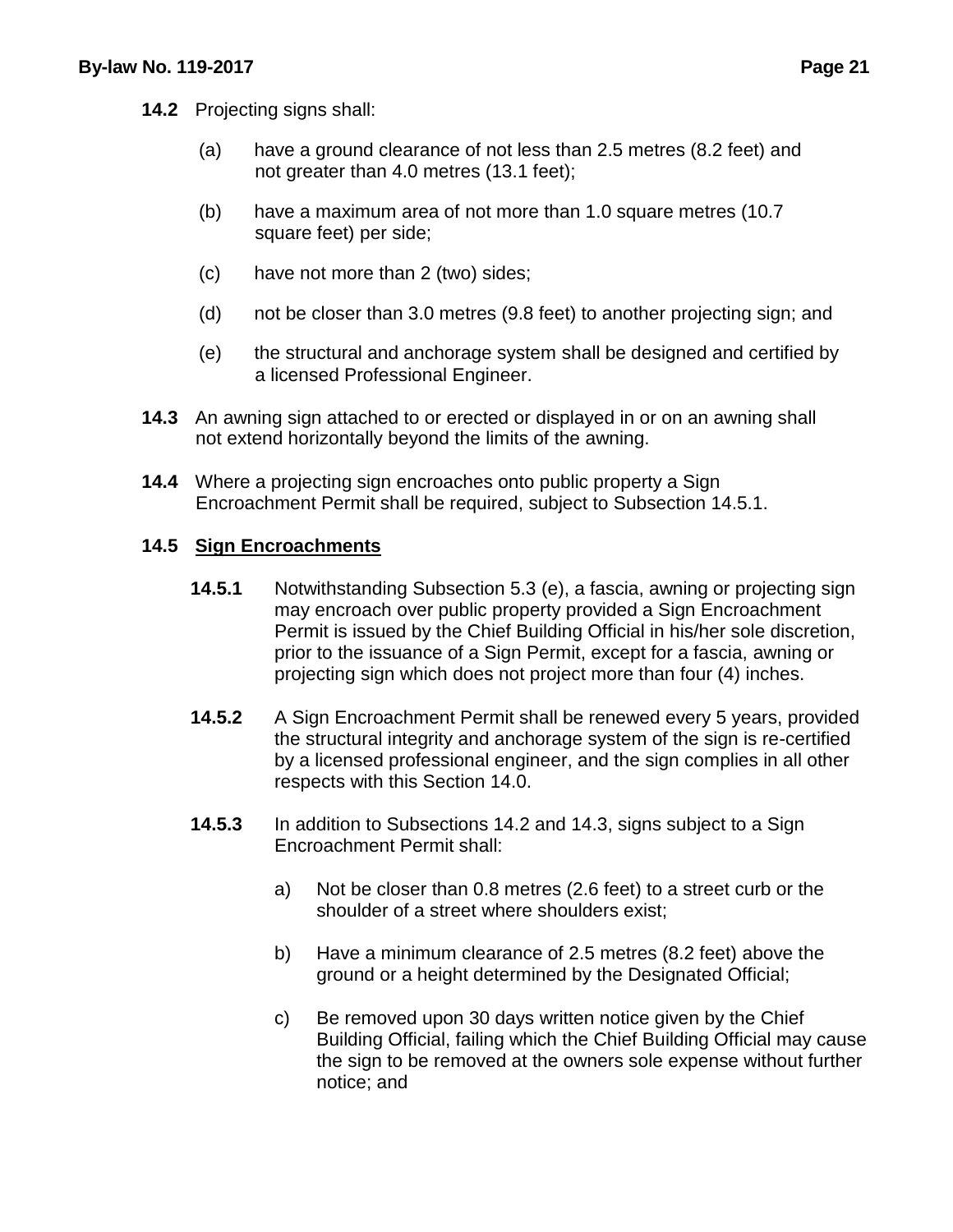d) Not have exterior forms of lighting that encroach more than 0.61 metres (2.0 feet) beyond the face of a wall.

#### **15.0 SIDEWALK SIGNS**

- **15.1** Only one (1) sidewalk sign shall be permitted in relation to a lot in a Commercial Zone associated with a commercial use; and
	- (a) shall not be located on a sidewalk unless there is a minimum 1.22 metre (4.0 foot) clearance for pedestrian traffic on at least one (1) side of the sidewalk sign. Where the minimum clearance cannot be achieved, the sidewalk sign may be located at the building face or street curb subject to Subsection 15.1 (e);
	- (b) shall not have more than two (2) faces;
	- (c) shall not have a sign area greater than 1.0 square metre (10.7 square feet) per face and no one (1) dimension greater than 1 metre (3.3 feet);
	- (d) shall not be illuminated;
	- (e) shall not obstruct pedestrian traffic or vehicular use; and
	- (f) shall not be displayed other than during the business hours of the related commercial use.

# **16.0 MINOR VARIANCES**

- **16.1** The Director is hereby delegated authority to approve applications for minor variances to this by-law.
- **16.2** The Director is further delegated authority to develop and implement procedures for the administration of applications for minor variances to this by-law.
- **16.3** An application for a minor variance from the provisions of this by-law shall be made to the Director on the prescribed form together with payment of the fee established in By-law No. 40-09.
- **16.4** Notice of the application shall be given to the applicant, the owner(s) of the lot and all property owners according to the assessment rolls within 60 metres of the subject lot, and to any applicable agencies or authorities.
- **16.5** The notice referred to in Subsection 16.4 shall identify the subject property, state the date scheduled for the decision, provide a description of the proposed minor variance and information as to how to make representations to the Director prior to his/her decision.
- **16.6** In the event that the applicant wishes to submit additional information for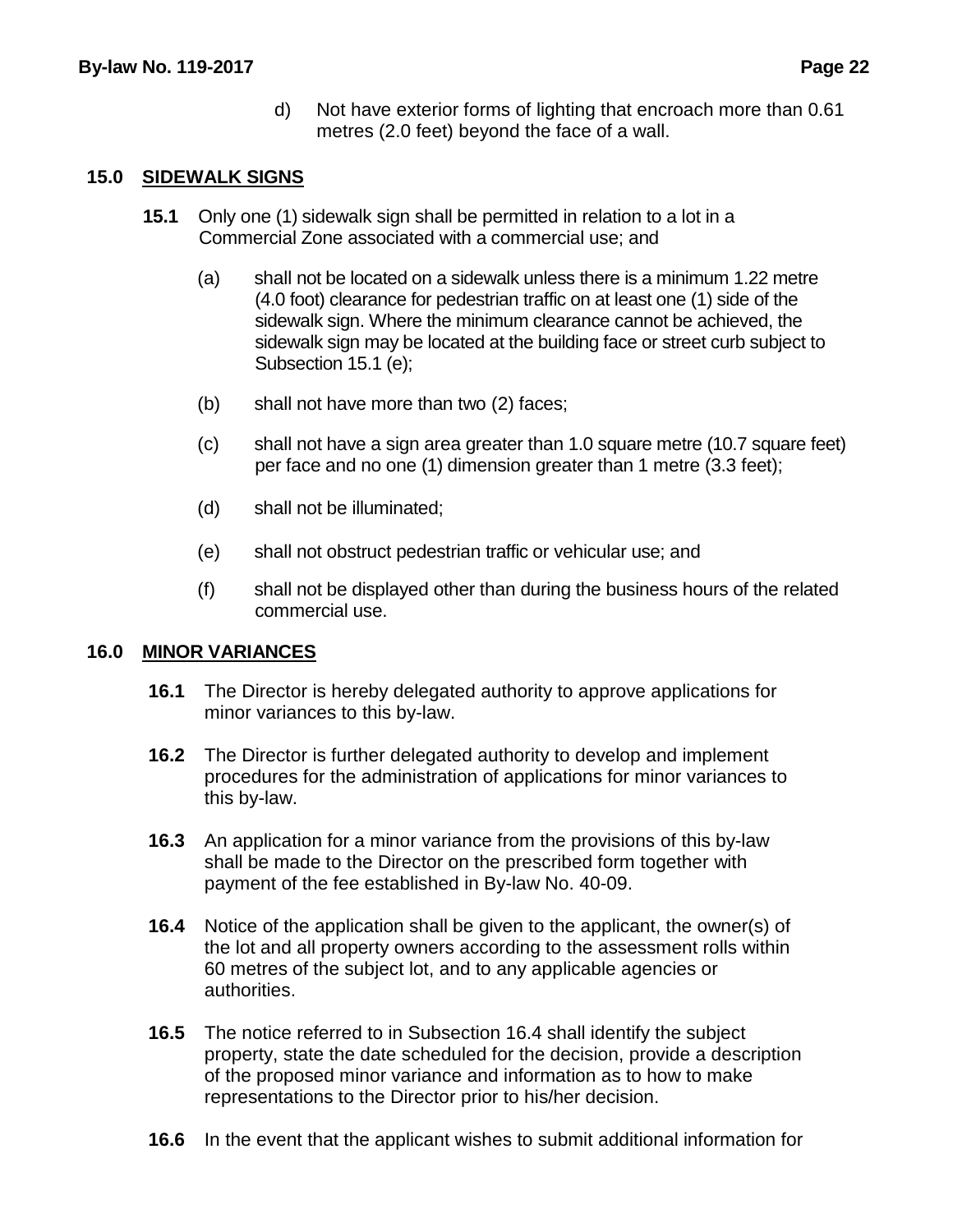the consideration of the Director the applicant may request a deferral of the decision by submitting a written request by 4:30 P.M of the day before the date the decision is to be made.

- **16.7** In considering an application for a minor variance, the Director shall have regard for:
	- (a) special circumstances or conditions applying to the lot, building, or use;
	- (b) whether strict application of the provisions of this by-law in the context of the special circumstances applying to the lot, building, or use, would result in practical difficulties or unnecessary and unusual hardship for the applicant of a type and nature inconsistent with the general intent and purpose of this by-law and the Official Plan;
	- (c) whether special circumstances or conditions are pre-existing and not created by the owner or applicant;
	- (d) whether the sign will alter the essential character of the area in which it is located; and
	- (e) comments received.
- **16.8** The Director may authorize a minor variance from the provisions of this by-law, with or without conditions, if, in the opinion of the Director:
	- (a) the variance is desirable;
	- (b) the variance is minor in nature; and
	- (c) the general intent and purpose of this by-law is maintained.
- **16.9** The applicant, and any person who made representations to the Director, may appeal the Director's decision to Council by delivering written notice of appeal to the Director on the prescribed form together with the fee established by By-law No. 40-09 within ten (10) days of the date of notice of decision.
- **16.10** In the event the Director does not receive written notice of appeal in accordance with Subsection 16.9, the decision of the Director shall be final.
- **16.11** In the event the Director receives written notice of appeal in accordance with Subsection 16.9, the Director shall submit a report to Council. The applicant shall be notified in advance of the meeting at which Council will consider the report and shall be given an opportunity to address Council prior to Council's decision. The decision of Council shall be final.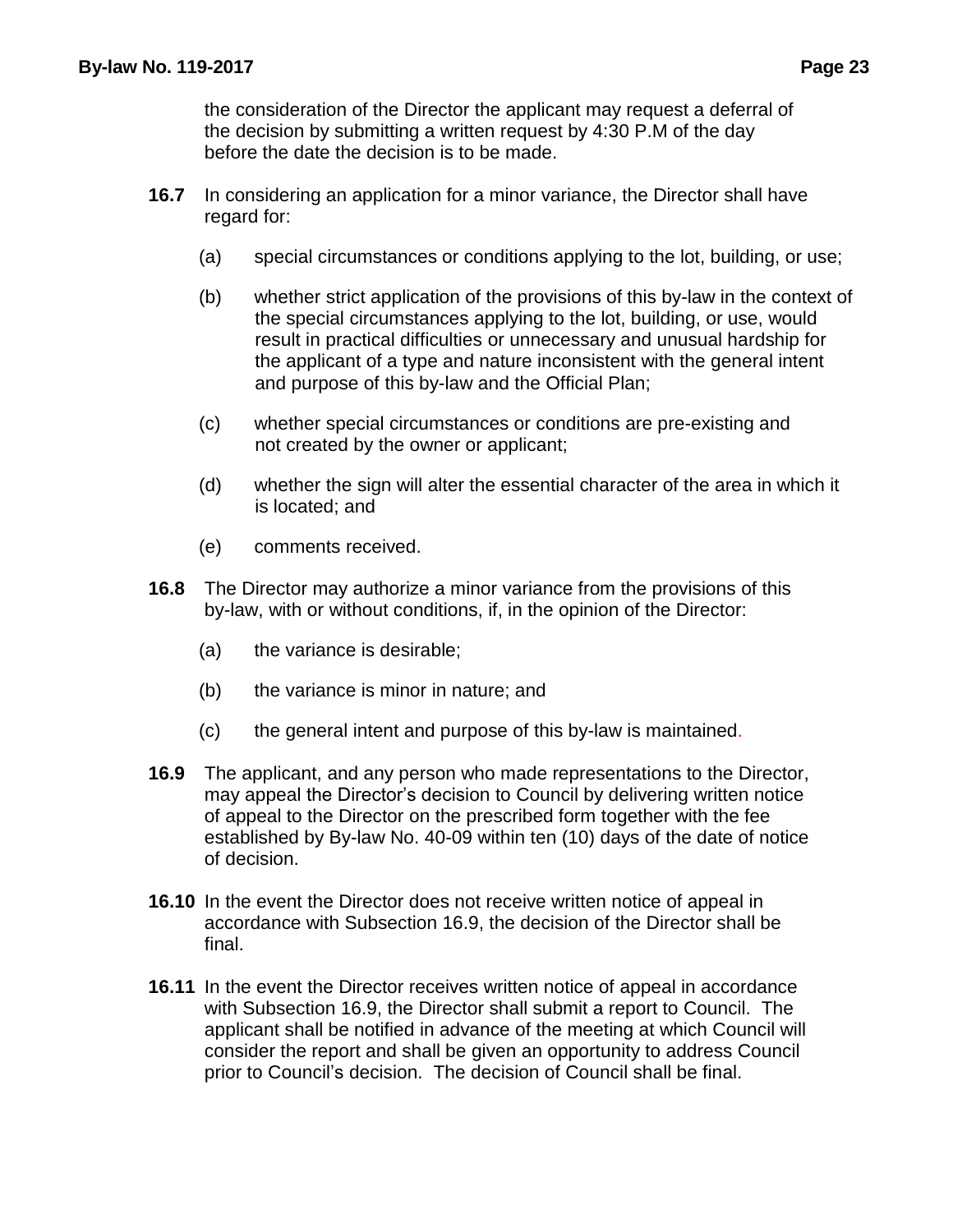# **17.0 NOTICE**

**17.1** Any notice required to be given to an owner of a sign under this by-law may be hand delivered, posted on the lot, or may be given by facsimile transmission, email, or by ordinary mail to the last known address of the owner of the sign. In the case of notice by ordinary mail, notice shall be deemed to be received five (five) calendar days from the date of mailing.

# **18. ENFORCEMENT**

- **18.1** This by-law may be enforced by the Designated Official.
- **18.2** The Designated Official is authorized to enter on a lot at any reasonable time for the purpose of carrying out an inspection to determine whether this by-law is being complied with.
- **18.3** Where a sign is erected or displayed on public property in contravention of this by-law, the Designated Official may cause such sign to be removed, without notice to the owner, and at the owner's sole expense.
- **18.4** Where an owner fails to comply with any provision of this by-law, an Order may be issued to the owner, providing:
	- (a) the details of non-compliance;
	- (b) the time permitted to comply with the Order or make an application for a minor variance; and
	- (c) notice that if the Order is not complied with or a minor variance applied for within the prescribed time, the owner is guilty of an offence and the Designated Official may cause the Order to be carried out at the owners expense.
	- **18.4.1** Every owner shall comply with an Order.
- **18.5** Where an Order has been issued and not complied with, the Town's employees, agents, contractors or other persons acting on its behalf, may enter upon the lot to take the required steps to effect compliance.
- **18.6** Where a sign is deemed by the Designated Official to be in a condition or in a location that it is or may be dangerous to the public, the Designated Official may:
	- (a) issue an Order to the owner to repair or remove the sign, as applicable; or
	- (b) notwithstanding Subsection 18.4, cause such sign to be removed without giving notice to the owner, at the owner's expense.
- **18.7** Any sign removed pursuant to Subsection 18.3, 18.5 and 18.6 may be deposited elsewhere on the lot on which it was located. The Town is not responsible for any damages during removal.